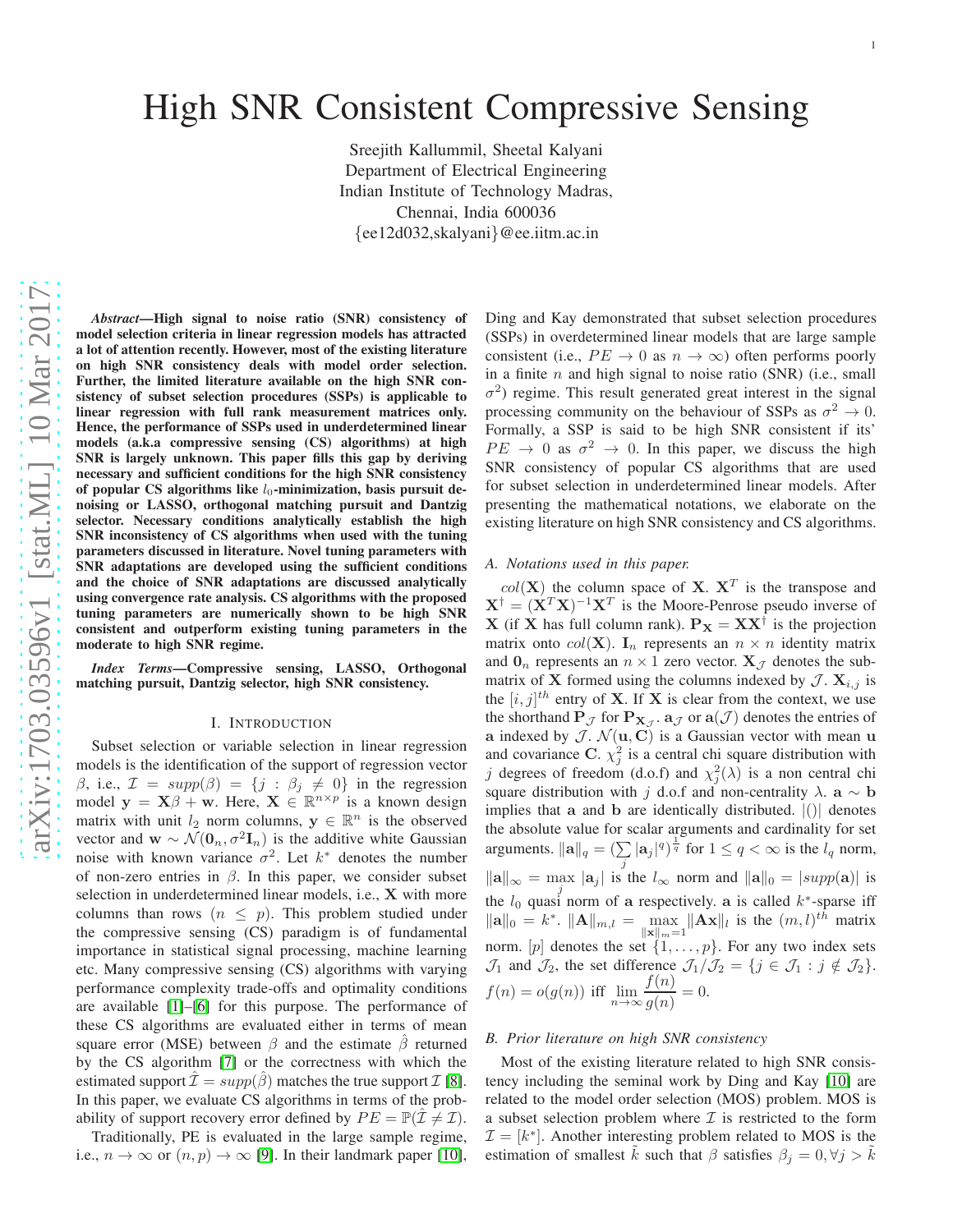and  $\beta_i$  can be zero or non-zero for  $j < \tilde{k}$ . In both these cases, the statistician is required to the estimate the model order  $k^*$  or  $\tilde{k}$ . A number of MOS criteria like exponentially embedded family (EEF) [\[11\]](#page-12-6), normalised maximum likelihood based minimum description length (NMDL) [\[12\]](#page-12-7), g-prior based MDL (g-MDL) [\[13\]](#page-12-8), forms of Bayesian Information criteria (BIC) [\[14\]](#page-12-9), [\[15\]](#page-12-10), sequentially normalised least squares (SNLS) [\[16\]](#page-12-11) etc. are proved to high SNR consistent [\[10\]](#page-12-5), [\[17\]](#page-12-12)–[\[19\]](#page-12-13). All these MOS criteria can be formulated as the minimization of a penalised log likelihood

<span id="page-1-1"></span>
$$
PLL(k) = ||(\mathbf{I}_n - \mathbf{P}_{\mathcal{J}_k})\mathbf{y}||_2^2 + h(k, \sigma^2)\sigma^2
$$
 (1)

over the collection of subsets  $\{\mathcal{J}_k\}_{k=1}^p$ , where  $\mathcal{J}_k = [k]$ and  $h(k, \sigma^2)$  is a penalty function. Necessary and sufficient conditions (NSCs) for a MOS criterion to be high SNR consistent is derived in [\[17\]](#page-12-12). Applying MOS criteria to the general subset selection problem where  $\mathcal I$  can be any subset of  $[p]$  involves the minimization of  $PLL(\mathcal{J})$  over the entire  $2^p$  subsets  $\mathcal{J} \subseteq [p]$ . This approach though theoretically optimal is computationally intractable. Consequently a number of suboptimal but low complexity SSPs are developed. To the best of our knowledge, only two SSPs, both of which are based on the least squares (LS) estimate of  $\beta$  (i.e.,  $\beta_{LS} = \mathbf{X}^{\dagger} \mathbf{y}$ ) are known to be high SNR consistent [\[8\]](#page-12-3), [\[17\]](#page-12-12).

#### *C. Contributions of this paper*

The existing literature on high SNR consistency in linear regression is applicable only to regression models with full column rank design matrices. Hence, existing literature is not applicable to underdetermined linear models, i.e., X with  $n < p$ . Identifying the true support  $\mathcal I$  in an underdetermined linear model is an ill-posed problem unless certain structures are imposed on the regression vector  $\beta$  and design matrix **X**. Throughout this paper, we assume that the regression vector  $\beta$  is sparse, i.e.,  $k^* = |\mathcal{I}| \ll p$  and  $k^* < n$ . The structure imposed on X depends on the particular CS algorithm used.

This paper makes the following contributions to CS literature from the viewpoint of high SNR consistency. We first derive NSCs on the tuning parameter  $\Gamma_0$  such that the support estimate  $\mathcal{I} = supp(\hat{\beta})$  delivered by

$$
(l_0\text{-penalty}) : \hat{\beta} = \underset{\mathbf{b} \in \mathbb{R}^p}{\arg\min} \|\mathbf{y} - \mathbf{X}\mathbf{b}\|_2^2 + \Gamma_0 \sigma^2 \|\mathbf{b}\|_0,
$$

is high SNR consistent. It should be noted that optimization problem in  $l_0$ -penalty is NP-hard [\[20\]](#page-12-14). Hence, a number of suboptimal techniques broadly belonging to two classes, convex relaxation (CR) [\[2\]](#page-12-15), [\[4\]](#page-12-16) and greedy algorithms [\[3\]](#page-12-17), [\[6\]](#page-12-1) are developed in literature. We mainly consider two CR techniques in this paper, *viz*.,

$$
(l_1\text{-penalty}): \hat{\beta} = \underset{\mathbf{b}\in\mathbb{R}^p}{\arg\min} \frac{1}{2} \|\mathbf{y} - \mathbf{X}\mathbf{b}\|_2^2 + \sigma \Gamma_1 \|\mathbf{b}\|_1 \text{ and}
$$

$$
(l_1\text{-error}) : \hat{\beta} = \underset{\mathbf{b} \in \mathbb{R}^p}{\arg \min} ||\mathbf{b}||_1 \text{ subject to } ||\mathbf{y} - \mathbf{X}\mathbf{b}||_2 \leq \sigma \Gamma_2.
$$

 $l_1$ -penalty and  $l_1$ -error are also known as basis pursuit denoising (BPDN) or least absolute shrinkage and selection operator (LASSO). We derive NSCs on  $\Gamma_1$ ,  $\Gamma_2$  such that  $l_1$ penalty and  $l_1$ -error are high SNR consistent. We also derive NSCs on the hyper parameter  $\Gamma_3$  of the popular CR technique Dantzig selector [\[2\]](#page-12-15) given by

$$
(DS): \hat{\beta} = \underset{\mathbf{b} \in \mathbb{R}^p}{\arg \min} ||\mathbf{b}||_1 \text{ subject to } ||\mathbf{X}^T(\mathbf{y} - \mathbf{X}\mathbf{b})||_{\infty} \leq \sigma \Gamma_3
$$

for the special case of<sup>[1](#page-1-0)</sup> orthonormal **X**. Orthogonal matching pursuit (OMP) [\[3\]](#page-12-17), [\[21\]](#page-12-18)–[\[24\]](#page-12-19) is a popular greedy algorithm with sound performance guarantees and low computational complexity in comparison with CR based SSPs. OMP is characterized by its' stopping condition (SC). We also derive high SNR consistent SCs for OMP.

Necessary conditions derived for  $l_0$ -penalty,  $l_1$ -penalty,  $l_1$ error and DS analytically establish the high SNR inconsistency of these schemes with the values of  $\{\Gamma_k\}_{k=0}^3$  discussed in literature. High SNR inconsistency of OMP with popular SCs is numerically established. These inconsistencies are due to the absence of SNR adaptations in the tuning parameters. The sufficient conditions delivers a range of SNR adaptations for tuning parameters that will result in high SNR consistency. To compare various SNR adaptations, we derived simple bounds on the convergence rates of  $l_1$ -penalty. Extensive numerical simulations conducted on various subset selection scenarios demonstrate the potential of some of these SNR adaptations to significantly outperform existing tuning parameters in the moderate to high SNR regime. In addition to being a topic of theoretical importance, high SNR consistency of CS algorithms have tremendous practical value. A number of applications such as multi user detection [\[25\]](#page-12-20), on-off random access [\[26\]](#page-12-21), CS based single snapshot direction of arrival [\[27\]](#page-12-22) etc. demands support recovery with very low values of PE in the moderate to high SNR regime. The high SNR consistent tuning parameters derived in this article can be applied directly for such applications in the moderate to high SNR regime.

## *D. Organization of paper*

Section II gives mathematical preliminaries. Section III discuss the high SNR consistency of  $l_0$ -penalty, Section IV discuss the consistency of CR techniques and Section V discuss the consistency of OMP. Section VI validates the analytical results through numerical simulations.

# II. MATHEMATICAL PRELIMINARIES

In this section, we present a brief overview of mathematical concepts from CS and probability theory used in this article.

#### *A. Qualifiers for design matrix* X*.*

When  $n < p$ , the linear equation  $y = X\beta$  has infinitely many possible solutions. Hence the support recovery problem is ill-posed even in the noiseless case. To uniquely recover the

<span id="page-1-0"></span><sup>&</sup>lt;sup>1</sup>In this article we consider a popular formulation of CS algorithms where the tuning parameters are explicitly scaled by  $\sigma$  or  $\sigma^2$ . Quite often  $\sigma$  or  $\sigma^2$  is included in the tuning parameter itself. For example,  $l_0$ -penalty may be written as  $\hat{\beta} = \underset{\mathbf{b} \in \mathbb{R}^p}{\arg \min} ||\mathbf{y} - \mathbf{X} \mathbf{b}||_2^2 + \lambda_0 ||\mathbf{b}||_0$ . Using the relation  $\lambda_0 = \sigma^2 \Gamma_0$ , the NSCs derived in terms of  $\Gamma_0$  can be easily restated in terms of  $\lambda_0$  also.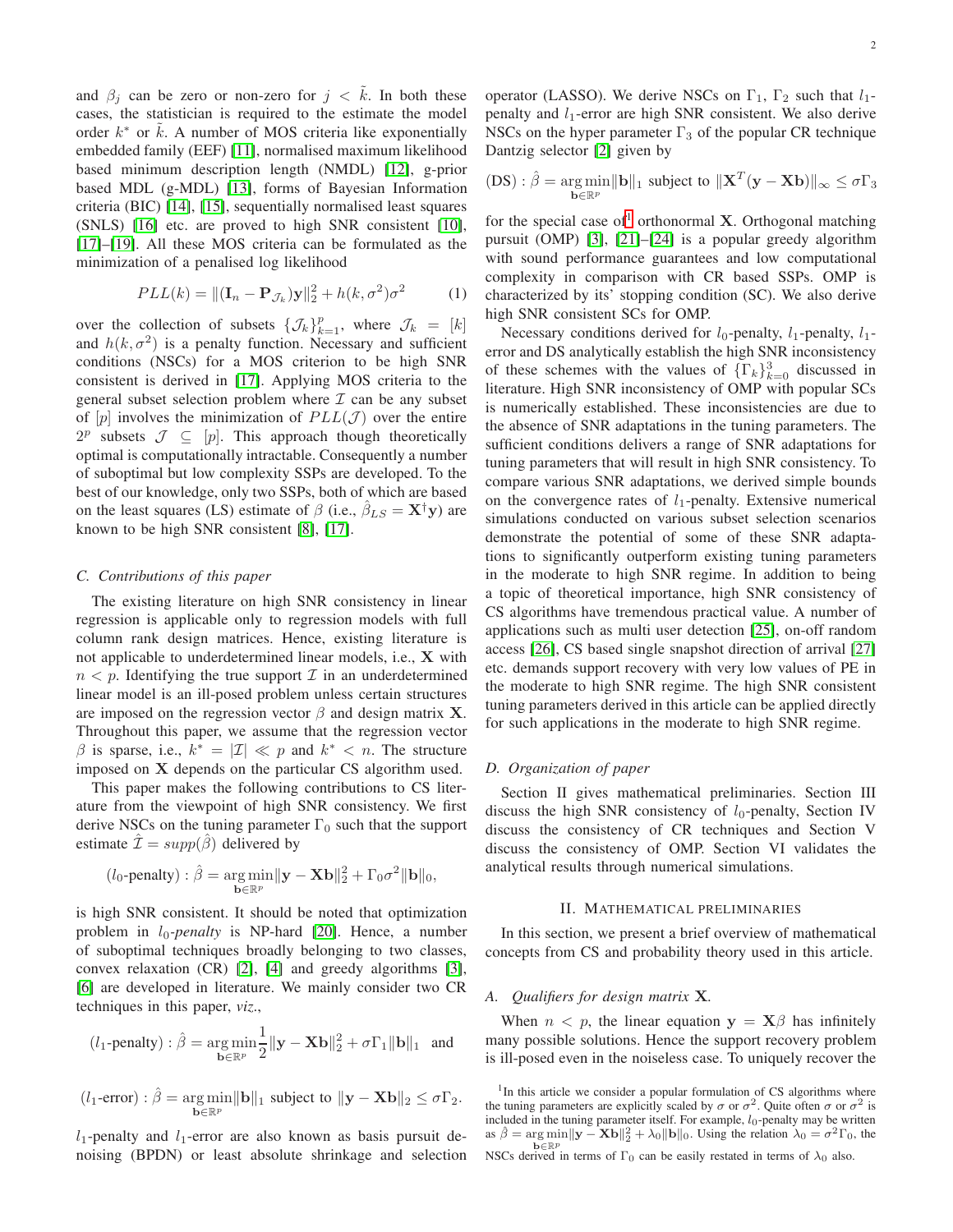**Definition 1:** The spark of a matrix  $X$  (spark(X)) is the smallest number of columns in  $X$  that are linearly dependent.

Consider the following the optimization problem.

<span id="page-2-0"></span>
$$
\hat{\beta} = \underset{\mathbf{b} \in \mathbf{R}^p}{\arg \min} \|\mathbf{b}\|_0, \text{ subject to } \mathbf{y} = \mathbf{X}\mathbf{b}.
$$
 (2)

In words  $\hat{\beta}$  is the sparsest vector that solves the linear equation  $y = Xb$ . The following lemma relates the unique recovery of sparse vectors with  $spark(X)$  in the absence of noise.

# Lemma 1. *To uniquely recover all* k ∗ *-sparse vectors* β *using (1), it is necessary and sufficient that spark* $(X) > 2k^*$  [\[1\]](#page-12-0)*.*

The optimization problem [\(2\)](#page-2-0) cannot be solved in polynomial time. For polynomial complexity CS algorithms like DS,  $l_1$ -penalty,  $l_1$ -error, OMP etc.  $spark(X) > 2k^*$  is not sufficient to guarantee unique recovery even in the noiseless case. A plethora of sufficient conditions including restricted isometry property (RIP) [\[1\]](#page-12-0), [\[21\]](#page-12-18), mutual incoherence condition (MIC) [\[4\]](#page-12-16), [\[23\]](#page-12-23), exact recovery condition (ERC) [\[3\]](#page-12-17), [\[4\]](#page-12-16) etc. are discussed in the literature. The high SNR analysis of CR techniques and OMP in this article uses ERC and MIC which are defined next.

**Definition 2:-** A matrix **X** and a vector  $\beta$  with support  $\mathcal{I}$ is said to be satisfying ERC if the exact recovery coefficient  $erc(\mathbf{X}, \mathcal{I}) = \max_{i \in \mathcal{I}} \|\mathbf{X}_{\mathcal{I}}^{\dagger} \mathbf{X}_{j}\|_{1}$  satisfies  $erc(\mathbf{X}, \mathcal{I}) < 1$ .

It is known that ERC is a sufficient and worst case necessary condition for accurately recovering  $\mathcal I$  from  $y = X\beta$  using OMP and the basis pursuit (BP) algorithm that solves

<span id="page-2-3"></span>
$$
\hat{\beta} = \underset{\mathbf{b} \in \mathbb{R}^p}{\arg \min} \|\mathbf{b}\|_1, \text{ subject to } \mathbf{y} = \mathbf{X}\mathbf{b} \tag{3}
$$

in the noiseless case [\[3\]](#page-12-17), [\[4\]](#page-12-16). ERC is also used to study the performance of  $l_1$ -penalty,  $l_1$ -error and OMP in noisy data [\[4\]](#page-12-16), [\[23\]](#page-12-23). Since the ERC assumption involves the unknown support  $I$ , it is impossible to check ERC in practice. Likewise, verifying the spark assumption is computationally intractable. Hence, the MIC, an assumption which can be easily verified is popular in CS literature [\[23\]](#page-12-23).

**Definition 3:-** A  $k^*$ -sparse vector  $\beta$  satisfies MIC, iff the mutual coherence  $\mu_{\mathbf{X}} = \max_{i \neq j} |\mathbf{X}_i^T \mathbf{X}_j|$  satisfies  $\mu_{\mathbf{X}} < \frac{1}{2k^*}$  $\frac{1}{2k^*-1}$ . If  $\mu_X < \frac{1}{2k^*-1}$ , then ERC is satisfied for all  $k^*$ -sparse vector  $\beta$ , i.e.,  $erc(\mathbf{X}, \mathcal{I}) < 1$  [\[3\]](#page-12-17). Likewise, MIC guarantees that  $spark(X) > 2k^*$  [\[3\]](#page-12-17). Since, MIC implies both ERC and spark assumption, the analysis conducted based on ERC and spark are automatically applicable to problems satisfying MIC. *Remark* 1. The number of measurements  $n$  is an important factor in deciding the properties of X like spark,  $\mu_X$  etc. In this paper, we will not explicitly quantify  $n$ , however by stating conditions on  $spark(X), \mu_X$ , ERC etc. we implicitly assume that  $n$  is sufficiently large enough to satisfy these conditions.

# *B. Standard Convergence concepts [Chapter 4, [\[28\]](#page-12-24)].*

A collection of random variables (R.Vs)  $X_{\sigma^2}$  converges in probability (C.I.P) to a R.V Y, i.e.,  $X_{\sigma^2} \stackrel{P}{\to} Y$  as  $\sigma^2 \to 0$  iff

 $\forall \epsilon > 0$ ,  $\lim_{\sigma^2 \to 0} \mathbb{P}(|X_{\sigma^2} - Y| > \epsilon) = 0$ . A R.V X is B.I.P iff it is finite almost everywhere, i.e., for any  $\epsilon > 0$ ,  $\exists R_{\epsilon} < \infty$  such that  $\mathbb{P}(|X| > R_{\epsilon}) < \epsilon$ . For an event A,  $\lim_{\tau \to 0} \mathbb{P}(A) = 0$  iff for each  $\epsilon > 0$ ,  $\exists \sigma^2_*(\epsilon) > 0$  such that  $\mathbb{P}(A) \leq \epsilon$ ,  $\forall \sigma^2 < \sigma^2_*(\epsilon)$ . Next we describe the relationship between projection matrices and  $\chi^2$  R.Vs [\[17\]](#page-12-12).

<span id="page-2-1"></span>**Lemma 2.** Let  $P$  be an arbitrary  $n \times n$  projection matrix *with rank j. Then for any*  $\mathbf{z} \sim \mathcal{N}(\mathbf{u}, \sigma^2 \mathbf{I}_n)$ ,  $\frac{\|\mathbf{Pz}\|_2^2}{\sigma^2}$  $\frac{\sigma^2}{\sigma^2}$  ~  $\chi_j^2(\frac{\|\mathbf{Pu}\|_2^2}{\sigma^2})$  $\frac{\|{\bf P} {\bf u}\|_2^2}{\sigma^2}$  and  $\frac{\|({\bf I}_n - {\bf P}) {\bf z}\|_2^2}{\sigma^2}$  $\frac{(-\mathbf{P})\mathbf{z}\|_2^2}{\sigma^2} \sim \frac{\chi^2_{n-j}}{\mathbf{y}} \frac{\|(\mathbf{I}_n - \mathbf{P})\mathbf{u}\|_2^2}{\sigma^2}$  $\frac{1}{\sigma^2}$ . *Consider the two full rank sub matrices*  $\mathbf{X}_{\mathcal{J}_1}$  *and*  $\mathbf{X}_{\mathcal{J}_2}$  *formed by columns of* **X** *indexed by*  $\mathcal{J}_1 \subset \mathcal{J}_2$ *. Let*  $\mathbf{P}_{\mathcal{J}_1}$  *and*  $\mathbf{P}_{\mathcal{J}_2}$ *represent the projection matrices onto the column space of*  $X_{\mathcal{J}_1}$  *and*  $X_{\mathcal{J}_2}$  *respectively. Then for any R.V*  $z \sim \mathcal{N}(\mathbf{u}, \sigma^2 \mathbf{I}_n)$ *,*  $\|(\mathbf{P}_{\mathcal{J}_1} - \mathbf{P}_{\mathcal{J}_2}^{\top})\mathbf{z}\|_2^2$  $\frac{1}{\sigma^2}\frac{\mathbf{p}^\top \mathbf{z}_2}{\mathbf{z}\|\mathbf{z}\|^2_2} \sim \chi^2_{|\mathcal{J}_2|-|\mathcal{J}_1|}(\frac{\|(\mathbf{p}_{\mathcal{J}_1}-\mathbf{p}_{\mathcal{J}_2})\mathbf{u}\|_2^2}{\sigma^2})$  $\frac{1}{\sigma^2}$ .

Next we state a frequently used convergence result [\[17\]](#page-12-12).

<span id="page-2-2"></span>**Lemma 3.** Let  $z \sim \chi_j^2(\frac{\lambda}{\sigma^2})$  $\frac{\partial}{\partial z}$ , where  $\lambda > 0$  is a constant w.r.t  $\sigma^2$ *. Then*  $\sigma^2 z \stackrel{P}{\rightarrow} \lambda$  *as*  $\sigma^2 \rightarrow 0$ *.* 

#### *C. High SNR consistency: Definition*

The high SNR consistency results available in literature [\[10\]](#page-12-5), [\[17\]](#page-12-12) deals with full rank linear regression models. Since, uniqueness issues are absent when rank( $X$ ) = p, this definition of high SNR consistency demands that  $PE \rightarrow 0$  as  $\sigma^2 \rightarrow 0$ for every signal  $\beta \in \mathbb{R}^p$ . In this article, we relax this definition to account for the uniqueness issues present in regression models with  $n < p$  using the concept of regression class. A regression class  $\mathcal C$  is defined as the collection of matrix signal pairs  $(X, \beta)$  where perfect recovery is possible for a particular algorithm under noiseless conditions. For  $l_0$ -penalty,  $\mathcal{C}_1 = \{ (\mathbf{X}, \beta) : spark(X) > 2 | supp(\beta) | \}$  is a regression class. Similarly,  $C_2 = \{(\mathbf{X}, \beta) : \mu \mathbf{x} \leq \frac{1}{2|\text{sum}|} \}$  $\frac{1}{2|\text{supp}(\beta)|-1}$  and  $C_3 = \{X, \beta : \text{erc}(X, \text{supp}(\beta)) < 1\}$  forms regression classes for  $l_1$ -penalty,  $l_1$ -error and OMP. We now formally define high SNR consistency in underdetermined regression models.

Definition 4:- A SSP is said to be high SNR consistent for a regression class C if  $PE = \mathbb{P}(\mathcal{I} \neq \mathcal{I})$  converges to zero as  $\sigma^2 \to 0$  for every matrix vector pair  $(\mathbf{X}, \beta) \in \mathcal{C}$ .

In words, a SSP is high SNR consistent if it can deliver a  $PE$  arbitrarily close to zero by decreasing the noise variance  $\sigma^2$ . Even though every signal in a regression class can be perfectly recovered under noiseless conditions ( $\sigma^2 = 0$ ), to achieve a near perfect recovery at high SNR (i.e.,  $\sigma^2 \neq 0$ , but close to zero), the tuning parameters for the SSPs need to be selected appropriately. In the following sections, we discuss the conditions on the tuning parameters such that the support can be recovered with arbitrary precision as  $\sigma^2$  decreases.

## III. HIGH SNR CONSISTENCY OF  $l_0$ -PENALTY BASED SSP.

In this section, we describe the high SNR behaviour of  $\hat{\beta} = \underset{\mathbf{b} \in \mathbb{R}^n}{\arg \min} ||\mathbf{y} - \mathbf{X} \mathbf{b}||_2^2 + \Gamma_0 \sigma^2 ||\mathbf{b}||_0$  and  $\hat{\mathcal{I}} = \sup p(\hat{\beta}),$ b∈R<sup>p</sup> where the tuning parameter  $\Gamma_0$  is a deterministic positive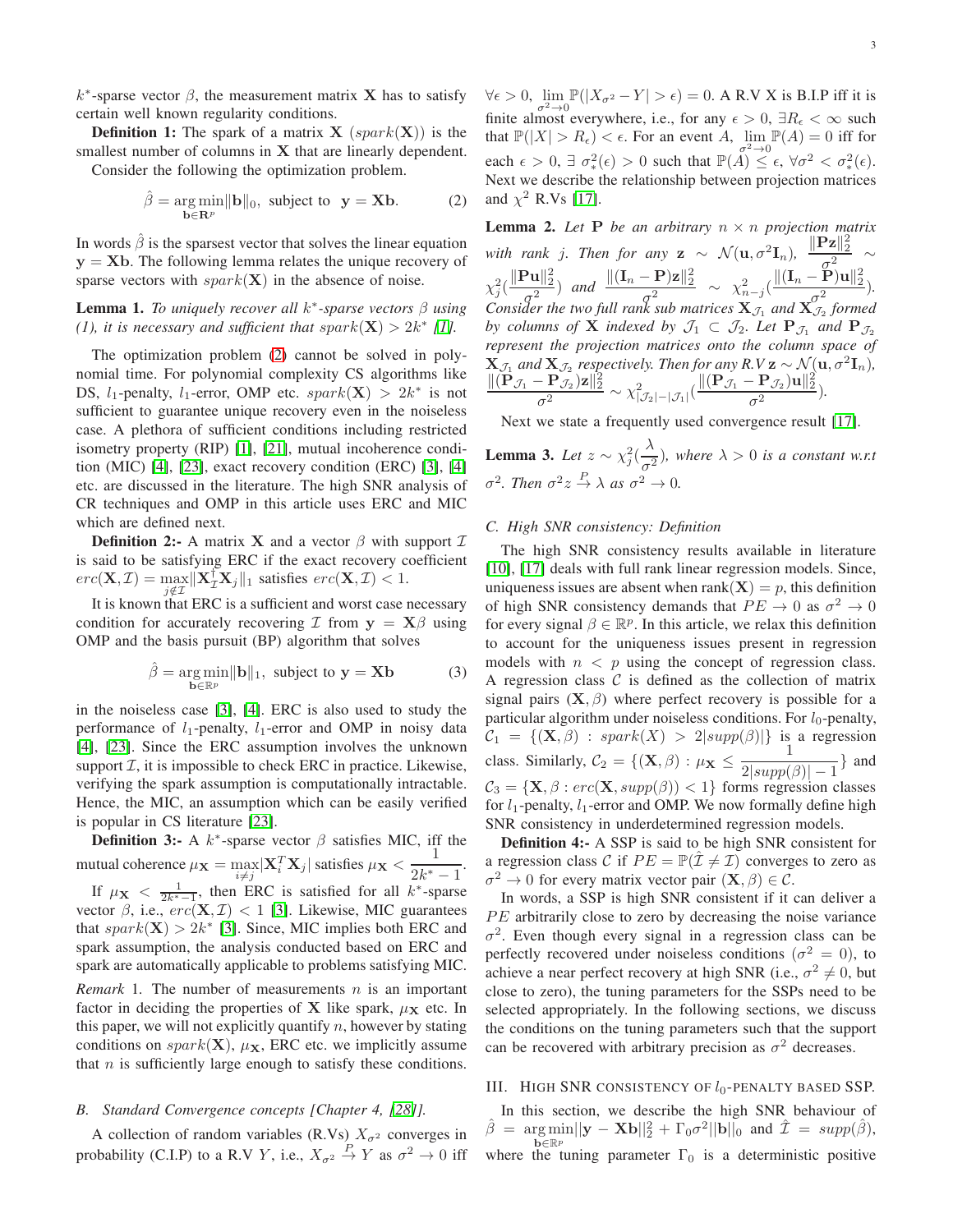quantity. The values of  $\Gamma_0$  discussed in the literature includes the Akaike information criteria (AIC) with  $\Gamma_0 = 2$ , minimum description length (MDL) or Bayesian information criteria (BIC) with  $\Gamma_0 = \log(n)$ , risk inflation criteria (RIC) of Foster and George (RIC-FG) with  $\Gamma_0 = 2 \log(p)$  [\[29\]](#page-12-25), RIC of Zhang and Shen (RIC-ZS) with  $\Gamma_0 = 2 \log(p) + 2 \log(\log(p))$ [\[30\]](#page-12-26), extended Bayesian information criterion (EBIC) with  $\Gamma_0 = \log(n) + \frac{2\gamma}{\|\mathbf{b}\|}$  $\|\mathbf{b}\|_0$  $\log(\binom{p}{\|\mathbf{b}\|_0})$  [\[31\]](#page-12-27) etc. The hyper parameter  $\gamma$  in EBIC is a user defined parameter. Under a set of regularity conditions on the matrix **X** and  $\beta$ , it was shown that  $l_0$ -penalty is large sample consistent if,  $\Gamma_0 = o(n^{c_2-c_1})$ ,  $k^* \log(p) = o(n^{c_2-c_1})$  and  $\Gamma_0 - 2 \log(p) - \log(\log(p)) \to \infty$ as  $n \rightarrow \infty$ . Here,  $c_1$  and  $c_2$  are parameters depending on the regularity conditions [\[32\]](#page-12-28). This result hold true for  $(n, p, k^*) \to \infty$  and  $n < p$  or  $n \ll p$ . Note that these tuning parameters are derived based on the large sample behaviour of  $l_0$ -penalty. The conditions for high SNR consistency of  $l_0$ penalty are not discussed in the literature to the best of our knowledge. Next we state and prove the sufficient conditions for the high SNR consistency of  $l_0$ -penalty.

<span id="page-3-0"></span>**Theorem 1.** *Consider a matrix* **X** *which satisfies*  $spark(X)$  $2k<sup>∗</sup>$ *. Then for any*  $k<sup>∗</sup>$ -sparse signal β, l<sub>0</sub>-penalty is high SNR *consistent if*  $\lim_{\sigma^2 \to 0} \Gamma_0 = \infty$  *and*  $\lim_{\sigma^2 \to 0} \sigma^2 \Gamma_0 = 0$ .

*Proof.* The optimization problem in  $l_0$ -penalty can be stated more explicitly as  $\hat{\mathcal{I}} = \underset{\mathcal{I} \subset \{1\}}{\arg \min} L(\mathcal{J})$ , where  $L(\mathcal{J}) =$  $\mathcal{J} \subset [p]$  $\min_{\mathbf{b}: supp(\mathbf{b})=\mathcal{J}} \|\mathbf{y}-\mathbf{X}\mathbf{b}\|_2^2 + \Gamma_0 \sigma^2 |\mathcal{J}|$ . When  $\mathbf{X}_{\mathcal{J}}$  has full rank, the solution to  $\min_{\mathbf{b}: supp(\mathbf{b})=\mathcal{J}} \|\mathbf{y}-\mathbf{X}\mathbf{b}\|_2^2 = \min_{\mathbf{a}\in\mathbb{R}|\mathcal{J}|} \|\mathbf{y}-\mathbf{X}_{\mathcal{J}}\mathbf{a}\|_2^2$ is unique and equal to  $\hat{\mathbf{a}} = (\mathbf{X}_{\mathcal{J}}^T \mathbf{X}_{\mathcal{J}})^{-1} \mathbf{X}_{\mathcal{J}}^T \mathbf{y}$ . In this case,  $X_{\mathcal{J}}\hat{a} = P_{\mathcal{J}}y$  and  $\min_{b:supp(b)=\mathcal{J}} ||y - Xb||_2^2$  is equal to  $||(I_n - P_{J})y||_2^2$ . Here  $P_{J} = X_{J} (X_{J}^{T} X_{J})^{-1} X_{J}$  is a projection matrix of rank  $|\mathcal{J}| = rank(\mathbf{X}_{\mathcal{J}})$ . When  $\mathbf{X}_{\mathcal{J}}$ is rank deficient, the solution to  $\min_{\mathbf{b}: supp(\mathbf{b})=\mathcal{J}} \|\mathbf{y}-\mathbf{X}\mathbf{b}\|_2^2 =$  $\min_{\mathbf{a}\in\mathbb{R}^{|\mathcal{J}|}}\|\mathbf{y}-\mathbf{X}_{\mathcal{J}}\mathbf{a}\|_{2}^{2}$  can be any one of the infinitely many vectors â that solves  $X_{\mathcal{J}}^T X_{\mathcal{J}} \hat{a} = X_{\mathcal{J}}^T y$ . A typical solution is denoted by  $\hat{\mathbf{a}} = (\mathbf{X}_{\mathcal{J}}^T \mathbf{X}_{\mathcal{J}})^{-1} \mathbf{X}_{\mathcal{J}}^T \mathbf{y}$ , where  $(\mathbf{X}_{\mathcal{J}}^T \mathbf{X}_{\mathcal{J}})^{-1}$  is called the generalized inverse of  $X_{\mathcal{J}}^T X_{\mathcal{J}}$  [\[33\]](#page-12-29). The matrix  $\mathbf{X}_{\mathcal{J}} (\mathbf{X}_{\mathcal{J}}^T \mathbf{X}_{\mathcal{J}})^{-1} \mathbf{X}_{\mathcal{J}}$  satisfies all the properties of a projection matrix of  $rank(X_{\mathcal{J}})$ . We denotes this matrix by  $\mathbf{P}_{\mathcal{J}}$  itself with a caveat that  $rank(\mathbf{P}_{\mathcal{J}}) = rank(\mathbf{X}_{\mathcal{J}}) < |\mathcal{J}|$ . With this convention, when  $\mathbf{X}_{\mathcal{J}}$  is rank deficient,  $\min_{\mathbf{b}: supp(\mathbf{b})=\mathcal{J}} \|\mathbf{y}-\mathbf{X}\mathbf{b}\|_2^2 =$  $||(I_n - P_{\mathcal{J}})y||_2^2$ . Hence, l<sub>0</sub>-penalty can be reformulated as  $\hat{\mathcal{I}} = \underset{\boldsymbol{\mathcal{I}} \subset \{1,1\}}{\arg \min} L(\boldsymbol{\mathcal{J}}) = \underset{\boldsymbol{\mathcal{I}} \subset \{1,1\}}{\arg \min} ||(\mathbf{I}_n - \mathbf{P}_{\boldsymbol{\mathcal{J}}}) \mathbf{y}||_2^2 + \sigma^2 \Gamma_0 |\boldsymbol{\mathcal{J}}|.$  (4)  $\mathcal{J}\subseteq[p]$  $\mathcal{J} \subseteq [p]$ 

<span id="page-3-1"></span>Define the error event  $\mathcal{E} = {\mathcal{I} \neq \mathcal{I}} = {\exists \mathcal{J} \in [p] : L(\mathcal{J}) \leq \mathcal{I}}$  $L(\mathcal{I})\}$ . Applying union bound to  $PE = \mathbb{P}(\mathcal{E})$  gives

$$
PE \leq \sum_{\mathcal{J}\in[p]} \mathbb{P}(L(\mathcal{J}) \leq L(\mathcal{I})).
$$
  
= 
$$
\sum_{\mathcal{J}\in\mathcal{H}_1} \mathbb{P}(L(\mathcal{J}) \leq L(\mathcal{I})) + \sum_{\mathcal{J}\in\mathcal{H}_2} \mathbb{P}(L(\mathcal{J}) \leq L(\mathcal{I})).
$$
 (5)

where  $\mathcal{H}_1 = \{ \mathcal{J} \in [p] : (\mathbf{I}_n - \mathbf{P}_{\mathcal{J}}) \mathbf{X} \beta \neq \mathbf{0}_n \}$  and  $\mathcal{H}_2 =$  $\{\mathcal{J} \in [p] : (\mathbf{I}_n - \mathbf{P}_{\mathcal{J}}) \mathbf{X} \boldsymbol{\beta} = \mathbf{0}_n\}.$  In words,  $\mathcal{H}_1$  represent the subsets  $\mathcal{J} \subseteq [p]$  such that the  $col(\mathbf{X}_{\mathcal{J}})$  does not cover the signal subspace  $col(\mathbf{X}_{\mathcal{I}})$ . For  $\mathcal{I} = \{1, 2\}$ , assuming that the columns  $X_1$ ,  $X_2$  and  $X_3$  are linearly independent, the subsets  $\mathcal{J} = \{1\}$ ,  $\mathcal{J} = \{3\}$ ,  $\mathcal{J} = \{1,3\}$  etc. belongs to  $\mathcal{H}_1$ . Similarly,  $\mathcal{H}_2$  represents the subsets  $\mathcal{J} \subseteq [p]$  such that the  $col(\mathbf{X}_{\mathcal{I}})$  cover the signal subspace  $col(\mathbf{X}_{\mathcal{I}})$ . For  $\mathcal{I} = \{1, 2\},$  $\mathcal{J} = \{1, 2, 3\}, \mathcal{J} = \{1, 2, 3, 4\}$  etc. will belong to  $\mathcal{H}_2$ . We consider both these summations separately.

**Case 1**  $(I_n - P_{\mathcal{J}})X\beta \neq 0_n$ :- In this case, it can happen that  $|\mathcal{J}| > k^*$ ,  $|\mathcal{J}| = k^*$  or  $|\mathcal{J}| < k^*$ . Since  $\mathcal{I} = \text{supp}(\beta), [\mathbf{I}_n - \mathbf{P}_{\mathcal{I}}) \mathbf{X} \beta = \mathbf{0}_n$ . Thus, by Lemma [2,](#page-2-1)  $A_1 =$  $\|(\mathbf{I}_n - \mathbf{P}_{\mathcal{I}})\mathbf{y}\|_2^2$ σ  $\frac{1}{2} \frac{\gamma}{2} \frac{1}{2} \times \chi^2_{n-k^*}$ . Likewise,  $(I_n - P_{\mathcal{J}}) \mathbf{X} \beta \neq \mathbf{0}_n$ implies that  $A_2 = \frac{\|(\mathbf{I}_n - \mathbf{P}_{\mathcal{J}})\mathbf{y}\|_2^2}{2}$  $\frac{\|\mathbf{P}_{\mathcal{J}}(\mathbf{y})\|_2^2}{\sigma_{\mathbf{q}}^2} \sim \chi^2_{n-rank(\mathbf{X}_{\mathcal{J}})}(\frac{\lambda_{\mathcal{J}}}{\sigma^2})$  $\frac{\partial}{\partial^2}$ ), where  $\lambda_{\mathcal{J}} = ||(\mathbf{I}_n - \mathbf{P}_{\mathcal{J}})\mathbf{X}\tilde{\beta}||_2^2 > 0$ . Hence,

$$
\mathbb{P}(\mathcal{E}_{\mathcal{J}}) = \mathbb{P}\left(L(\mathcal{J}) < L(\mathcal{I})\right) \tag{6}
$$
\n
$$
= \mathbb{P}\left((A_2 - A_1)\sigma^2 + \Gamma_0\sigma^2(|\mathcal{J}| - k^*) < 0\right).
$$

Since,  $A_1 \sim \chi^2_{n-k_{\perp}^*}$  is a B.I.P R.V,  $A_1 \sigma^2 \stackrel{P}{\rightarrow} 0$  as  $\sigma^2 \rightarrow 0$ . By Lemma [3,](#page-2-2)  $\sigma^2 A_2 \stackrel{P}{\rightarrow} \lambda_{\mathcal{J}} > 0$  as  $\sigma^2 \rightarrow 0$ . By the hypothesis of Theorem [1,](#page-3-0)  $\Gamma_0 \sigma^2(|\mathcal{J}| - k^*) \to 0$  as  $\sigma^2 \to 0$ . This implies that  $(A_2 - A_1)\sigma^2 + \Gamma_0 \sigma^2 (|\mathcal{J}| - k^*) \stackrel{P}{\rightarrow} \lambda_{\mathcal{J}} > 0$ . Now, by the definition of C.I.P, for any  $\epsilon > 0$ ,  $\exists \sigma_{\mathcal{J}}^2 > 0$  such that  $\mathbb{P}\left(\left| (A_2-A_1)\sigma^2+\Gamma_0\sigma^2(|\mathcal{J}|-k^*)-\lambda_{\mathcal{J}}\right|>\frac{\lambda_{\mathcal{J}}}{2}\right)$ 2  $\Big\} < \epsilon$ , for all  $\sigma^2 < \sigma_{\mathcal{J}}^2$ . This implies that

$$
\mathbb{P}(\mathcal{E}_{\mathcal{J}}) \le \mathbb{P}\left((A_2 - A_1)\sigma^2 + \Gamma_0\sigma^2(|\mathcal{J}| - k^*) < \frac{\lambda_{\mathcal{J}}}{2}\right) \le \epsilon,\tag{7}
$$

 $\forall \sigma^2 < \sigma_{\mathcal{J}}^2$ . Thus,  $\lim_{\sigma^2 \to 0} \mathbb{P}(\mathcal{E}_{\mathcal{J}}) = 0$ ,  $\forall \mathcal{J} \in \mathcal{H}_1$ . This together with  $|\mathcal{H}_1| < \infty$  implies that  $\lim_{\sigma^2 \to 0} P_1 = 0$ .

**Case** 2  $(I_n - P_{\mathcal{J}})X\beta = 0_n$ : spark(X) > 2k<sup>\*</sup> implies that  $\beta$  is the sparsest solution to the equation  $\mathbf{X}\mathbf{b} = \mathbf{X}\beta$ . Hence,  $(I_n - P_{\mathcal{J}})X\beta = 0_n$  implies that  $|\mathcal{J}| > k^*$ . Since,  $(\mathbf{I}_n - \mathbf{P}_{\mathcal{J}})\mathbf{X}\beta = \mathbf{0}_n, A_2 = \frac{\|(\mathbf{I}_n - \mathbf{P}_{\mathcal{J}})\mathbf{y}\|_2^2}{\sigma^2}$  $\frac{1}{\sigma^2} \frac{\mathcal{J} \mathcal{J} \mathcal{J} \|_2}{\sim \chi^2_{n-rank(\mathbf{X}_{\mathcal{J}})}.}$ Thus  $\mathbb{P}(\mathcal{E}_{\mathcal{T}})$  becomes

$$
\mathbb{P}(\mathcal{E}_{\mathcal{J}}) = \mathbb{P}\left(L(\mathcal{J}) < L(\mathcal{I})\right) = \mathbb{P}\left((A_1 - A_2) > \Gamma_0(|\mathcal{J}| - k^*)\right). \tag{8}
$$

Note that both  $A_1$  and  $A_2$  are B.I.P R.Vs with distribution independent of  $\sigma^2$  and so is  $A_1 - A_2$ . Thus,  $\exists t_{\epsilon} < \infty$ independent of  $\sigma^2$  such that  $\mathbb{P}(A_1 - A_2 > t_{\epsilon}) < \epsilon$ . Since,  $|\mathcal{J}| > k^*$ , by the hypothesis of Theorem [1,](#page-3-0)  $\Gamma_0(|\mathcal{J}| - k^*) \to \infty$ as  $\sigma^2 \to 0$ . Thus,  $\exists \sigma^2_{\mathcal{J}} > 0$ , such that  $\Gamma_0(|\mathcal{J}| - k^*) > t_{\epsilon}$ ,  $\forall \sigma^2 < \sigma_{\mathcal{J}}^2$ . Combining, we get  $\mathbb{P}(\mathcal{E}_{\mathcal{J}}) < \epsilon$ ,  $\forall \sigma^2 < \sigma_{\mathcal{J}}^2$ . Thus,  $\lim_{n \to \infty} \mathbb{P}(\mathcal{E}_{\mathcal{J}}) = 0, \forall \mathcal{J} \in \mathcal{H}_2$ . This together with  $|\mathcal{H}_2| < \infty$ o<sup>2</sup> →0<br>
implies that  $\lim_{\sigma^2 \to 0} P_2 = 0$ . Thus, under the hypothesis of Theorem [1,](#page-3-0)  $l_0$ -penalty is high SNR consistent.

*Remark* 2*.* Theorem [1](#page-3-0) details a range of SNR adaptations on  $\Gamma_0$  such that  $l_0$ -penalty is high SNR consistent. However, different SNR adaptations satisfying Theorem [1](#page-3-0) leads to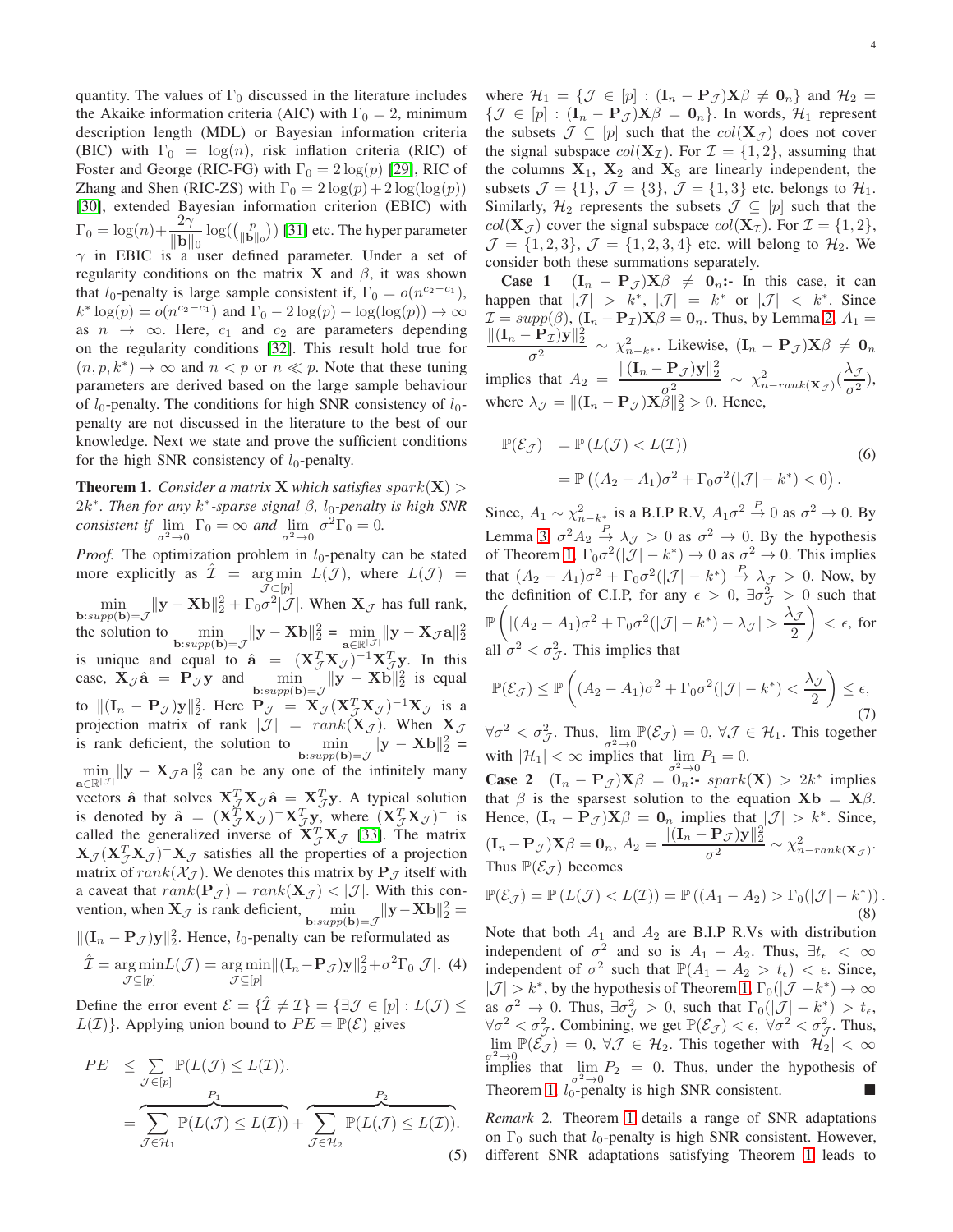different convergence rates of  $PE$ . The proof of Theorem [1](#page-3-0) reveals that  $P_1$  is related to the probability of underestimation and  $P_2$  is related to the probability of overestimation in MOS problems detailed in [\[17\]](#page-12-12). To summarise,  $\Gamma_0$  with faster rate of increase to  $\infty$  will have lower values of  $P_2$  and higher values of  $P_1$  and vice versa.

## A. *High SNR consistency of*  $l_0$ -penalty: Necessary conditions

The SNR adaptations required by Theorem [1](#page-3-0) are in sharp contrast to the  $\sigma^2$  independent values of  $\Gamma_0$  discussed in literature. The following theorem proves that  $l_0$ -penalty with  $\sigma^2$  independent values of  $\Gamma_0$  are inconsistent at high SNR.

<span id="page-4-0"></span>**Theorem 2.** Consider a matrix **X** with spark $(X) > 2k^*$ . *Then for any* k ∗ *-sparse vector* β*,* l0*-penalty is high SNR consistent only if*  $\lim_{\sigma^2 \to 0} \Gamma_0 = \infty$ *.* 

*Proof.* Define  $\mathcal{J} = \mathcal{I} \cup i$ , where  $i \notin \mathcal{I}$ . Note that  $|\mathcal{J}| =$  $k^* + 1 \leq 2k^*, \forall k^* \geq 1$  and  $|\mathcal{J}| = 1$  if  $k^* = 0$ . Further for any matrix **X**,  $spark(\mathbf{X}) \geq 2$ . Hence,  $spark(\mathbf{X}) > 2k^*$ implies that  $\mathbf{X}_{\mathcal{J}}$  has full rank for  $k^* \geq 0$ . This together with  $\mathcal{I} \subset \mathcal{J}$  implies that  $(\mathbf{I}_n - \mathbf{P}_{\mathcal{J}}) \mathbf{X} \beta = \mathbf{0}_n$ . Expanding  $L(\mathcal{J}) =$  $||(I_n - P_{\mathcal{J}})y||_2^2 + \sigma^2 \Gamma_0 |\mathcal{J}|$  and applying Lemma [2,](#page-2-1) we have

$$
PE \geq \mathbb{P}\left(L(\mathcal{J}) < L(\mathcal{I})\right) \geq \mathbb{P}(A > \Gamma_0),\tag{9}
$$

where  $A = \frac{\mathbf{y}^T (\mathbf{P}_{\mathcal{J}} - \mathbf{P}_{\mathcal{I}}) \mathbf{y}}{2}$  $\frac{\sigma^2}{\sigma^2} \sim \chi_1^2, \forall \sigma^2 > 0. \ A \sim \chi_1^2$ implies that  $A = Z^2$ , where  $Z \sim \mathcal{N}(0, 1)$ . Thus,  $PE \ge$  $\mathbb{P}(A > \Gamma_0) = \mathbb{P}(|Z| > \sqrt{\Gamma_0}) = 2Q(\sqrt{\Gamma_0}), \ \forall \sigma^2 > 0.$ Here  $Q(x) = \frac{1}{\sqrt{2\pi}}$  $\int_{t=x}^{\infty} \exp(-\frac{t^2}{2})$  $\frac{t^2}{2}$ )*dt* is the complementary cumulative distribution function of a  $N(0, 1)$  R.V. Hence,  $l_0$ penalty is high SNR consistent only if  $\lim_{\sigma^2 \to 0} \Gamma_0 = \infty$ .

*Remark* 3*.* It follows directly from the proof of Theorem [2](#page-4-0) that PE of  $l_0$ -penalty with SNR independent  $\Gamma_0$  like BIC, AIC etc. satisfy  $PE \geq 2Q(\sqrt{\Gamma_0})$ ,  $\forall \sigma^2 > 0$ . For RIC-FG with  $\Gamma_0 = 2 \log(p)$ , the lower bound  $2Q(\sqrt{\Gamma_0})$  will be less than 0.01 only for  $p \ge 28$  and  $2Q(\sqrt{\Gamma_0}) \le 0.001$  only for  $p \ge 225$ . Hence, the performance of these criteria in small and medium sized problems will be suboptimal.

Theorems 2 implies that  $\lim_{\sigma^2 \to 0} \Gamma_0 = \infty$  is a necessary condition for high SNR consistency. We next establish the necessity of  $\lim_{\sigma^2 \to 0} \sigma^2 \Gamma_0 = 0$  for high SNR consistency.

<span id="page-4-1"></span>**Theorem 3.** *Consider a matrix* **X** *which satisfies*  $spark(X)$  $2k^*$ *. Then for any*  $k^*$ -sparse signal  $\beta$  *with*  $k^* \geq 1$ *, l*<sub>0</sub>-penalty *is high SNR consistent only if*  $\lim_{\sigma^2 \to 0} \sigma^2 \Gamma_0 = 0$ .

*Proof.* Define  $\mathcal{J} = \mathcal{I}/i$ , where  $i \in \mathcal{I}$ . Since,  $\mathcal{J} \subset \mathcal{I}$  and  $spark(X) > 2k^*$ , it follows that  $(I_n - P_{\mathcal{J}})X\beta \neq 0_n$ . Expanding  $L(\mathcal{J}) = ||(\mathbf{I}_n - \mathbf{P}_{\mathcal{J}})\mathbf{y}||_2^2 + \sigma^2 \Gamma_0 |\mathcal{J}|$  and applying Lemma [2,](#page-2-1) we have

$$
PE \ge \mathbb{P}\left(L(\mathcal{J}) < L(\mathcal{I})\right) \ge \mathbb{P}(A < \Gamma_0 \sigma^2),\tag{10}
$$

where 
$$
A = \mathbf{y}^T (\mathbf{P}_{\mathcal{I}} - \mathbf{P}_{\mathcal{J}}) \mathbf{y} \sim \sigma^2 \chi_1^2(\frac{\lambda}{\sigma^2})
$$
 with  $\lambda = ||(\mathbf{P}_{\mathcal{I}} - \mathbf{P}_{\mathcal{J}}) \mathbf{X}\beta||_2^2 > 0$ . By Lemma 3,  $A \stackrel{P}{\rightarrow} \lambda$  as  $\sigma^2 \rightarrow 0$ . Suppose

that  $\lim_{\sigma^2 \to 0} \sigma^2 \Gamma_0 = \lambda_1$ , where  $\lambda_1 > \lambda$ . Then,  $\exists \sigma_1^2 > 0$  such that  $\lambda_1 + \overbrace{\lambda}^{\sigma^2 \to 0}$  $\frac{1}{2}$  <  $\sigma^2 \Gamma_0 < \lambda_1$ ,  $\forall \sigma^2 < \sigma_1^2$ . This implies that  $\mathbb{P}(A < \Gamma_0 \sigma^2) \ge \mathbb{P}(A < \frac{\lambda_1 + \lambda}{2}) = 1 - \mathbb{P}(A - \lambda > \frac{\lambda_1 - \lambda}{2})$ 

$$
\geq 1 - \mathbb{P}(|A - \lambda| > \frac{\lambda_1 - \lambda}{2}), \ \forall \sigma^2 < \sigma_1^2.
$$
\n(11)

Since,  $A \stackrel{P}{\rightarrow} \lambda$  as  $\sigma^2 \rightarrow 0$ , for any  $\epsilon > 0$ ,  $\exists \sigma_2^2 > 0$ such that  $\mathbb{P}(|A - \lambda| > \frac{\lambda_1 - \lambda}{2})$  $\frac{\lambda}{2}$ )  $\leq \epsilon$ ,  $\forall \sigma^2 < \sigma_2^2$ . Fix  $\sigma^2(\epsilon) = \min(\sigma_1^2, \sigma_2^2)$ . Then  $\forall \sigma^2 < \sigma^2(\epsilon)$ ,  $PE \ge 1 - \epsilon$ . Thus if  $\lambda_1 > \lambda$ , then  $\lim_{\sigma^2 \to 0} PE = 1$ . This implies that  $\lim_{\sigma^2 \to 0} \sigma^2 \Gamma_0 < \lambda$ is a necessary condition for high SNR consistency. However, without *a priori* knowledge of non-zero entries of  $\beta$ ,  $\lambda$  is unknown. Hence,  $l_0$ -penalty is high SNR consistent only if  $\lim_{\sigma^2 \to 0} \sigma^2 \Gamma_0 = 0.$ 

*Remark* 4. The formulation of  $l_0$ -penalty given in [\(4\)](#page-3-1) is exactly similar to that of MOS problems given in [\(1\)](#page-1-1) except that the search space of MOS is a very small subset of the search space in  $l_0$ -penalty. This is reflected in the similarity of NSCs for MOS derived in [\[17\]](#page-12-12) and Theorems [1](#page-3-0)[-3](#page-4-1) for subset selection. It is also true that different values of  $\Gamma_0$  gives EEF, NMDL etc. as special cases. Hence, Theorems [1-](#page-3-0)[3](#page-4-1) can be seen as an extension of the existing high SNR consistency results in [\[10\]](#page-12-5), [\[17\]](#page-12-12)–[\[19\]](#page-12-13) to subset selection problems. However, the novelty of Theorems [1-](#page-3-0)[3](#page-4-1) lies in the fact that it explicitly takes into account the identifiability issues associated with subset selection in underdetermined linear models. These structural issues were not considered in [\[10\]](#page-12-5), [\[17\]](#page-12-12)–[\[19\]](#page-12-13) which dealt with MOS in overdetermined linear regression models.

# IV. HIGH SNR CONSISTENCY OF CONVEX RELAXATION BASED SSPS

In this section, we derive NSCs on the tuning parameters  $\{\Gamma_i\}_{i=1}^3$  such that  $l_1$ -penalty,  $l_1$ -error and DS are high SNR consistent. Unlike the NP-hard  $l_0$ -penalty which is computationally infeasible except in small sized problems, the CR based SSPs discussed in this section and the greedy algorithms like OMP discussed in Section V can be implemented with polynomial complexity. Hence, these techniques are practically important. Unlike the high SNR consistency of  $l_0$ -penalty whose connections with the high SNR consistency in MOS problems we previously mentioned, the high SNR consistency of CR and greedy algorithms are not discussed in open literature to the best of our knowledge. We first discuss the  $l_1$ -penalty based SSP.

# A. High SNR consistency of  $l_1$ -penalty: Sufficient conditions

In this section, we discuss the high SNR behaviour of  $\hat{\beta} = \argmin_{\mathbf{b} \in \mathbb{R}^p}$ 1  $\frac{1}{2} \|\mathbf{y} - \mathbf{X}\mathbf{b}\|_2^2 + \Gamma_1 \sigma \|\mathbf{b}\|_1$  and  $\hat{\mathcal{I}} = \text{supp}(\hat{\beta}).$ This is a widely used SSP in high dimensional statistics.  $l_1$ penalty is the convex program that is closest to the optimal but NP-hard  $l_0$ -penalty. Commonly used values of  $\Gamma_1$  include  $\Gamma_1 = 2\sqrt{2\log(p)}$  [\[34\]](#page-12-30),  $\Gamma_1 = \sqrt{8(1 + \eta)\log(p - k^*)}$  [\[7\]](#page-12-2),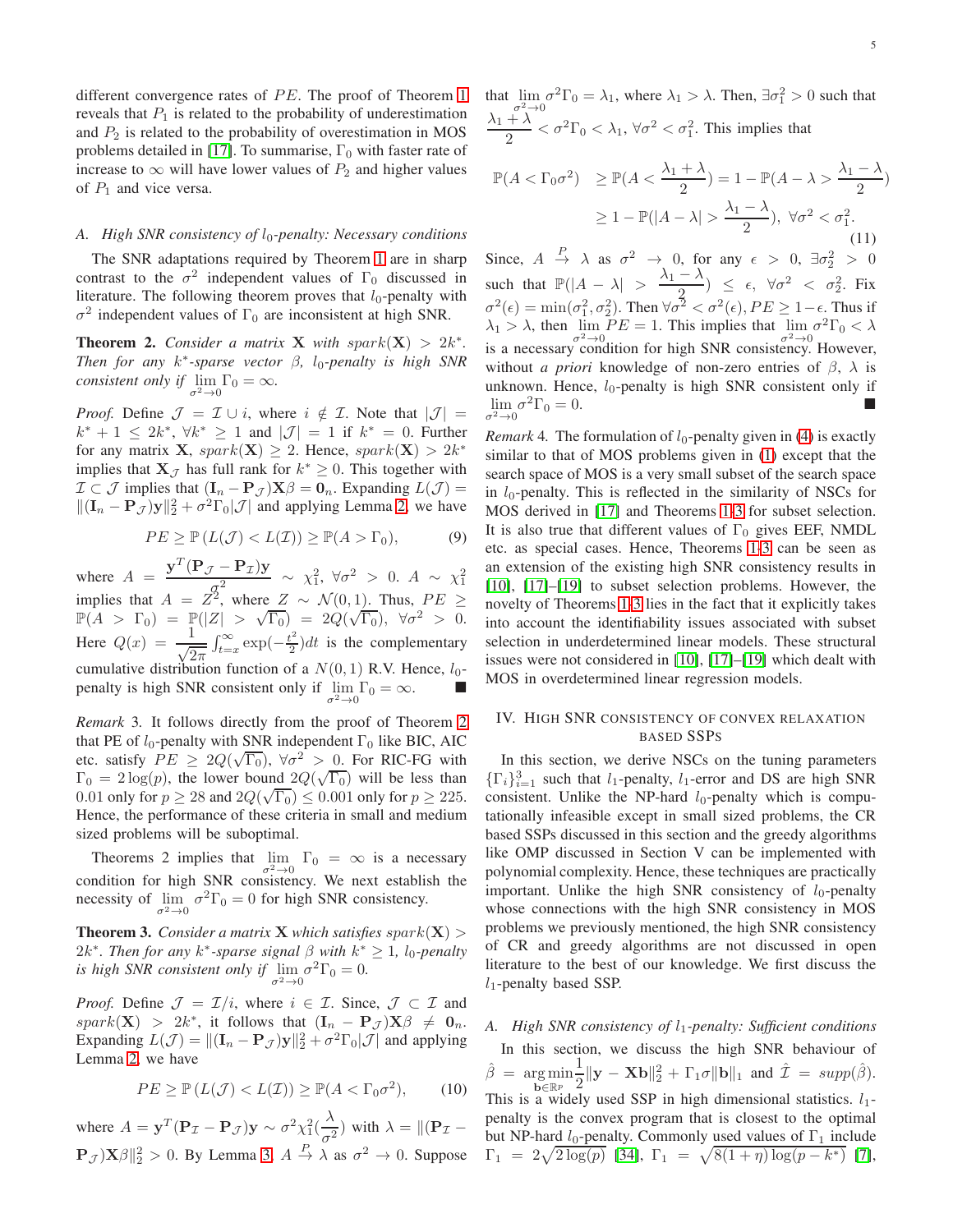$\Gamma_1 = 10\sqrt{\log(p)}$  [\[35\]](#page-12-31) etc. Here,  $\eta > 0$  is a constant. The large sample consistency of  $l_1$ -penalty is also widely studied. For a fixed p and k<sup>\*</sup>, all values of  $\Gamma_1$  satisfying  $\frac{\Gamma_1}{n} \to 0$  and  $\Gamma_1$  $\frac{1}{n^{\frac{1+c}{2}}} \to \infty$  as  $n \to \infty$  results in large sample consistency under a set of regularity conditions  $[9]$ . c depends on these regularity conditions. However, the consistency of  $l_1$ -penalty as  $\sigma^2 \to 0$  is not discussed in literature to the best of our knowledge. Next we state and prove the sufficient conditions for the high SNR consistency of  $l_1$ -penalty.

<span id="page-5-0"></span>Theorem 4. l1*-penalty is high SNR consistent for any matrix signal pair*  $(X, \beta)$  *satisfying the ERC provided that the tuning parameter*  $\Gamma_1$  *satisfies*  $\lim_{\sigma^2 \to 0} \Gamma_1 = \infty$  *and*  $\lim_{\sigma^2 \to 0} \sigma \Gamma_1 = 0$ *.* 

*Proof.* The proof of Theorem [4](#page-5-0) is based on the following fundamental result proved in [Theorem 8, [\[4\]](#page-12-16)].

<span id="page-5-1"></span>**Lemma 4.** Let  $\mathcal{J}$  be any index set satisfying ERC. If  $y^{\mathcal{J}} =$  $\Pr_{\gamma}$ *J*y satisfies  $\|\mathbf{X}^T (\mathbf{y}-\mathbf{y}^{\mathcal{J}})\|_{\infty} < \sigma \Gamma_1 (1-erc(\mathbf{X},\mathcal{J}))$ , then βˆ *satisfies the following.*

*A1).*  $supp(\beta) \subseteq \mathcal{J}$ .

*A2*).  $\hat{\beta}$  *is the unique minimizer of*  $l_1$ -penalty.

*A3).*  $\mathcal{T} = \{j : |\mathbf{b}^{\mathcal{J}}(j)| > \Gamma_1 \sigma ||(\mathbf{X}_{\mathcal{J}}^T \mathbf{X}_{\mathcal{J}})^{-1}||_{\infty,\infty}\}\subseteq$  $supp(\hat{\beta})$ , where  $\mathbf{b}^{\mathcal{J}} = \mathbf{X}_{\mathcal{J}}^{\dagger} \mathbf{y}$  is the LS estimate of  $\beta_{\mathcal{J}}$ .

In words, Lemma [4](#page-5-1) states that if the correlation between the columns in X and residual generated by the LS fit using the columns in  $\mathcal J$  is sufficiently low, then the support of solution to  $l_1$ -penalty will be contained in  $\mathcal J$ . Further,  $l_1$ -penalty does not miss indices that has sufficiently large values in the restricted LS estimate  $\mathbf{b}^{\mathcal{J}}$ . By the hypothesis of Theorem [4,](#page-5-0) the true support  $\mathcal I$  satisfies  $erc(\mathbf X, \mathcal I) < 1$ . Thus, if the event  $\mathcal{E}_1 = \{ ||\mathbf{X}_1^T(\mathbf{y} - \mathbf{y}^{\mathcal{I}})||_{\infty} < \Gamma_1 \sigma (1 - \text{erc}(\mathbf{X}, \mathcal{I})) \}$  is true, then  $supp(\hat{\beta}) \subseteq \mathcal{I}$ . That is, *l*<sub>1</sub>-penalty does not make any false discoveries. If the event  $\mathcal{E}_2 = {\forall j : |\mathbf{b}^{\mathcal{I}}(j)| > \square}$  $\Gamma_1 \sigma \| (\mathbf{X}_\mathcal{I}^T \mathbf{X}_\mathcal{I})^{-1} \|_{\infty,\infty}$  =  $\{ | \mathcal{T} | = k^* \}$  is also true, then  $supp(\hat{\beta}) = \mathcal{I}$ . Thus  $\mathbb{P}(\hat{\mathcal{I}} = \mathcal{I}) \geq \mathbb{P}(\mathcal{E}_1 \cap \mathcal{E}_2)$ .

We first analyse the probability of the event  $\mathcal{E}_1$ . Note that  $(\mathbf{I}_n - \mathbf{P}_\mathcal{I}) \mathbf{X} \beta = (\mathbf{I}_n - \mathbf{P}_\mathcal{I}) \mathbf{X}_\mathcal{I} \beta_\mathcal{I} = 0$ . Hence  $\|\mathbf{X}^T (\mathbf{I}_n - \mathbf{P}_\mathcal{I})\mathbf{X} \beta_\mathcal{I}\|$  $\mathbf{P}_{\mathcal{I}}[\mathbf{y}\Vert_{\infty} = \|\mathbf{X}^T(\mathbf{I}_n - \mathbf{P}_{\mathcal{I}})\mathbf{w}\|_{\infty}$ . Further,  $\|\mathbf{X}_j\|_2 = 1$ and Cauchy Schwartz inequality implies that  $\max_j X_j^T (\mathbf{I}_n \mathbf{P}_{\mathcal{I}}) \mathbf{w} | \: \le \: \max_j \lVert \mathbf{X}_j \rVert_2 \lVert (\mathbf{I}_n - \mathbf{P}_{\mathcal{I}}) \mathbf{w} \rVert_2 \: = \: \lVert (\mathbf{I}_n - \mathbf{P}_{\mathcal{I}}) \mathbf{w} \rVert_2.$ Using these inequalities, we can bound  $\mathbb{P}(\mathcal{E}_1)$  as

<span id="page-5-2"></span>
$$
\mathbb{P}(\mathcal{E}_1) = \mathbb{P}\left(\max_j |\mathbf{X}_j^T(\mathbf{I}_n - \mathbf{P}_\mathcal{I})\mathbf{w}| < \Gamma_1 \sigma \left(1 - \text{erc}(X, \mathcal{I})\right)\right)
$$
\n
$$
\geq \mathbb{P}(\|(\mathbf{I}_n - \mathbf{P}_\mathcal{I})\mathbf{w}\|_2 < \Gamma_1 \sigma \left(1 - \text{erc}(X, \mathcal{I})\right))
$$
\n
$$
= \mathbb{P}\left(\frac{\|(\mathbf{I}_n - \mathbf{P}_\mathcal{I})\mathbf{w}\|_2^2}{\sigma^2} < \Gamma_1^2 \left(1 - \text{erc}(X, \mathcal{I})\right)^2\right)
$$
\n(12)

Note that  $\frac{\|(\mathbf{I}_n - \mathbf{P}_{\mathcal{I}})\mathbf{w}\|_2^2}{2}$  $rac{1}{\sigma^2}$   $\frac{1}{\sigma^2}$   $\sim \chi^2_{n-k^*}$  is a B.I.P R.V with distribution independent of  $\sigma^2$ . Hence, if the condition  $\lim_{\sigma^2 \to 0} \Gamma_1 =$  $\infty$  in the hypotheses of Theorem [4](#page-5-0) is satisfied, then the lower bound in [\(12\)](#page-5-2) converges to 1. Hence,  $\lim_{\sigma^2 \to 0} \mathbb{P}(\mathcal{E}_1) = 1$ .

Next, we analyse  $\mathbb{P}(\mathcal{E}_2)$ . Since  $\mathcal{I}$  is the correct support, it follows that  $\mathbf{b}^{\mathcal{I}} = \mathbf{X}_{\mathcal{I}}^{\dagger}(\mathbf{X}_{\mathcal{I}} \beta_{\mathcal{I}} + \mathbf{w}) = \beta_{\mathcal{I}} + \mathbf{X}_{\mathcal{I}}^{\dagger} \mathbf{w}$ . Since  $\mathbf{w} \sim \mathcal{N}(\mathbf{0}_n, \sigma^2 \mathbf{I}_n)$ , we have  $\mathbf{b}^{\mathcal{I}} \sim \mathcal{N}(\beta_{\mathcal{I}}, \sigma^2(\mathbf{X}_{\mathcal{I}}^T \mathbf{X}_{\mathcal{I}})^{-1})$ . The set  $\mathcal T$  in A3) of Lemma [4](#page-5-1) can be rewritten as  $\mathcal T =$  $\{j : |\mathbf{b}^{\mathcal{I}}(j)| > \sigma c_j \Gamma_1 d_j\},\$  where  $c_j = \sqrt{\left((\mathbf{X}_{\mathcal{I}}^T \mathbf{X}_{\mathcal{I}})^{-1}\right)_{j,j}}$ and  $d_j = \frac{\|(X_1^T X_1)^{-1}\|_{\infty,\infty}}{2}$  $\frac{L}{C_j}$  ( $\infty$ , $\infty$ ). The NSC for the high SNR consistency of a threshold based SSP like this is given below.

<span id="page-5-3"></span>**Lemma 5.** *Let*  $z \sim \mathcal{N}(u, \sigma^2 C)$  *and*  $\mathcal{K} = supp(u)$ *. Consider the threshold based estimator*  $\hat{\mathcal{K}} = \{j : |\mathbf{z}_j| > \sigma \sqrt{\mathbf{C}_{j,j}}\Gamma\}$  *of K*. Define the event false discovery  $\mathcal{F} = \{\exists j \in \hat{\mathcal{K}} \text{ and } j \notin \mathcal{K}\}\$ *and missed discovery*  $\mathcal{M} = \{\exists j \notin \hat{\mathcal{K}} \text{ and } j \in \mathcal{K}\}\$ . Then the *following statements are true [\[8\]](#page-12-3).*

*L1*). 
$$
\lim_{\sigma^2 \to 0} \mathbb{P}(\mathcal{F}) = 0, \text{ iff } \lim_{\sigma^2 \to 0} \Gamma = \infty.
$$

$$
L2. \lim_{\sigma^2 \to 0} \mathbb{P}(\mathcal{M}) = 0, \text{ iff } \lim_{\sigma^2 \to 0} \sigma \Gamma < \min_{j \in \mathcal{K}} \frac{|\mathbf{u}_j|}{\sqrt{\mathbf{C}_{j,j}}}
$$

Hence, if  $\Gamma_1$  satisfies  $\lim_{n \to \infty} \sigma \Gamma_1 = 0$ , then by L2) of Lemma [5,](#page-5-3) all entries in  $\mathcal{I}^{2\to 0}$  be included in  $\mathcal{T}$  at high SNR. Mathematically,  $\lim_{\sigma^2 \to 0} \mathbb{P}(\mathcal{E}_2) = \lim_{\sigma^2 \to 0} \mathbb{P}(|\mathcal{T}| = k^*) = 1.$ SNR. Mathematically,  $\lim_{n \to \infty} \mathbb{P}(\mathcal{E}_2) = \lim_{n \to \infty} \mathbb{P}(|\mathcal{T}| = k^*) = 1$ . Since,  $\lim_{\sigma^2 \to 0} \mathbb{P}(\mathcal{E}_1) = 1$  and  $\lim_{\sigma^2 \to 0} \mathbb{P}(\mathcal{E}_2) = 1$ , it follows that  $\lim_{\sigma^2 \to 0} \mathbb{P}(\hat{\mathcal{I}} = \mathcal{I}) \ge \lim_{\sigma^2 \to 0} \mathbb{P}(\mathcal{E}_1 \cap \mathcal{E}_2) = 1.$ 

*.*

#### *B.* On the choice of SNR adaptation in  $\Gamma_1$ .

Theorem 4 states that all SNR adaptations on  $\Gamma_1$  satisfying  $\lim_{\sigma^2 \to 0} \Gamma_1 = \infty$  and  $\lim_{\sigma^2 \to 0} \sigma \Gamma_1 = 0$  results in the high SNR consistency of  $l_1$ -penalty. However, the choice of SNR adaptation has profound influence on the performance of  $l_1$ -penalty in the moderate to high SNR range. In this section, we derive convergence rates for  $\mathbb{P}(\mathcal{E}_1)$  and  $\mathbb{P}(\mathcal{E}_2)$ discussed in the proof of Theorem [4.](#page-5-0) First consider the event  $\mathcal{E}_1 = {\{\Vert \mathbf{X}^T(\mathbf{y} - \mathbf{y}^T)\Vert_{\infty} < \Gamma_1 \sigma (1 - \text{erc}(\mathbf{X}, \mathcal{I}))\}}$ . Following [\(12\)](#page-5-2), we have

<span id="page-5-5"></span>
$$
\mathbb{P}(\mathcal{E}_1) \ge 1 - \mathbb{P}\left(A > \Gamma_1^2 \left(1 - \text{erc}(X, \mathcal{I})\right)^2\right), \qquad (13)
$$

where  $A \sim \chi^2_{n-k^*}$ . Let  $X \sim \chi^2_k$  and  $a^2 > k$ . Then by Lemma 10 in [\[17\]](#page-12-12), we have

<span id="page-5-4"></span>
$$
\mathbb{P}(X > a^2) \le \frac{\exp(\frac{k}{2})}{k^{\frac{k}{2}}} \exp\left(\frac{-1}{2}[a^2 - k \log(a^2)]\right). \tag{14}
$$

Let  $b_1 = 1 - \text{erc}(\mathbf{X}, \mathcal{I})$  and  $b_2 = \frac{\exp(\frac{n-k^*}{2})}{(n-k^*)^{\frac{n-k^*}{2}}}$  $\frac{\exp(\frac{-2}{2})}{(n-k^*)^{\frac{n-k^*}{2}}}$ . Applying [\(14\)](#page-5-4) in [\(13\)](#page-5-5) gives,

<span id="page-5-6"></span>
$$
\mathbb{P}(\mathcal{E}_1) \ge 1 - b_2 \exp\left(\frac{-1}{2} [\Gamma_1^2 b_1^2 - (n - k^*) \log(\Gamma_1^2 b_1^2)]\right).
$$
\n(15)

The R.H.S of inequality in [\(15\)](#page-5-6) is independent of  $\sigma^2$  for the SNR independent  $\Gamma_1$  discussed in literature. Further, the inequality [\(15\)](#page-5-6) converges to one faster as the growth of  $\Gamma_1$ increases. Let  $\Gamma_1 = \frac{1}{\sqrt{2}}$  $\frac{1}{\sigma^{\alpha}}$  be the SNR adaptation in  $\Gamma_1$ . This adaptation satisfies Theorem [4](#page-5-0) if  $0 < \alpha < 1$ . The convergence rate of  $\mathbb{P}(\mathcal{E}_1)$  will be faster for  $\alpha_1$  than that of  $\alpha_2$  if  $\alpha_1 > \alpha_2$ .

Next consider the event  $\mathcal{E}_2 = \{ \forall j : |\mathbf{b}^{\mathcal{I}}(j)| > \Gamma_1 \sigma c_j d_j \},$ where  $\mathbf{b}^{\mathcal{I}} = \mathbf{X}_{\mathcal{I}}^{\dagger} \mathbf{y}$ ,  $c_j = \sqrt{\left( (\mathbf{X}_{\mathcal{I}}^T \mathbf{X}_{\mathcal{I}})^{-1} \right)_{j,j}}$  and  $d_j =$  $\|(\mathbf{X}_{\mathcal{I}}^T\mathbf{X}_{\mathcal{I}})^{-1}\|_{\infty,\infty}$  $\frac{z}{c_j}$  as used in the proof of Theorem [4.](#page-5-0) The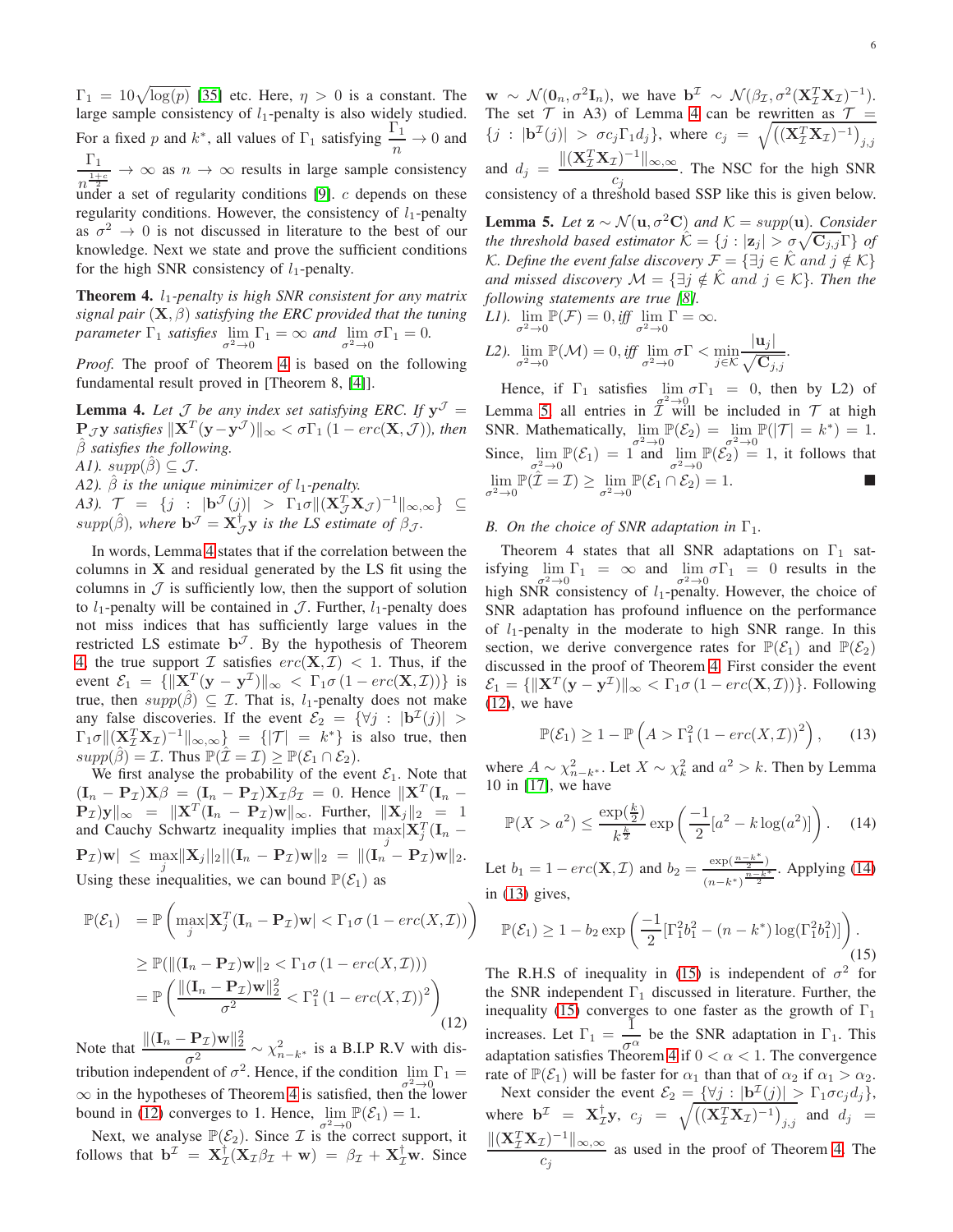7

following set of inequalities follows directly from union bound and the  $\mathbf{b}^{\mathcal{I}}(j) \sim \mathcal{N}(\beta_j, \sigma^2 c_j^2)$  distribution of  $\mathbf{b}^{\mathcal{I}}(j)$ .

$$
\mathbb{P}(\mathcal{E}_2) = \mathbb{P}(\bigcap_{j \in [k^*]} |\mathbf{b}^{\mathcal{I}}(j)| > \sigma c_j \Gamma_1 d_j)
$$
  
\n
$$
\geq 1 - \sum_{j=1}^{k^*} \mathbb{P}(|\mathbf{b}^{\mathcal{I}}(j)| < \sigma c_j \Gamma_1 d_j)
$$
  
\n
$$
= 1 - \sum_{j=1}^{k^*} \left[ Q(-\Gamma_1 d_j - \frac{\beta_j}{\sigma c_j}) - Q(\Gamma_1 d_j - \frac{\beta_j}{\sigma c_j}) \right].
$$
 (16)

Applying  $Q(x) > 0, \forall x$ , gives

$$
\mathbb{P}(\mathcal{E}_2) \ge 1 - \sum_{j=1}^{k^*} Q(-\Gamma_1 d_j - \frac{\beta_j}{\sigma c_j}).\tag{17}
$$

For the ease of exposition assume that  $\beta_j < 0, \forall j \in \mathcal{I}$ . Since,  $\lim_{\sigma^2 \to 0} \sigma \Gamma_1 = 0$ , we have  $\lim_{\sigma^2 \to 0} (-\Gamma_1 d_j - \frac{\beta_j}{\sigma c})$  $\frac{\mu_j}{\sigma c_j}$ ) =  $\infty$ . Hence,  $\exists \sigma_1^2 > 0$  such that  $-\Gamma_1 d_j - \frac{\beta_j}{\sigma G}$  $\frac{\partial^2 y}{\partial c_j} > 2$ ,  $\forall j$ . Using the bound  $Q(x) \leq \frac{1}{2}$  $rac{1}{2}$ exp $\left(-\right)$  $x^2$ 2  $\Big), \forall x > 2$ , we have  $\mathbb{P}(\mathcal{E}_2) \geq 1 - \frac{1}{2}$ 2  $\sum^{k^*}$  $j=1$ exp  $\sqrt{ }$  $\vert$  =  $\left(-\Gamma_1d_j-\frac{\beta_j}{\sigma_c}\right)$  $\sigma c_j$  $\setminus^2$ 2  $\setminus$  $\Bigg\}$ , (18)

<span id="page-6-0"></span> $\forall \sigma^2 \leq \sigma_1^2$ . Unlike the bound [\(15\)](#page-5-6) on  $\mathbb{P}(\mathcal{E}_1)$ , the R.H.S in [\(18\)](#page-6-0) increases with the signal strength  $|\beta_i|$ . Further, the convergence rate of  $\mathbb{P}(\mathcal{E}_2)$  decreases with the increase in the rate at which  $\Gamma_1$  increase to  $\infty$ . For  $\Gamma_1 = \frac{1}{\sigma^6}$  $\frac{1}{\sigma^{\alpha}}$ , the convergence rate of  $\mathbb{P}(\mathcal{E}_2)$  decreases with increase in  $\alpha$ .

We now make the following observations on the choice of SNR adaptations based on [\(15\)](#page-5-6) and [\(18\)](#page-6-0). Consider SNR adaptations of the form  $\Gamma_1 = \frac{1}{\sqrt{2}}$  $\frac{1}{\sigma_{\tau}^{\alpha}}$ . When signal strength is low, i.e.,  $\beta_j$  is low for some  $j \in \mathcal{I}$ , it is reasonable to choose slow rates for  $\Gamma_1$  like  $\alpha = 0.1$ . This will ensure the increase of  $\mathbb{P}(\mathcal{E}_1)$  to one at a descent rate without causing significant decrease in the convergence rates of  $\mathbb{P}(\mathcal{E}_2)$ . However, when the signal strength is high, i.e.,  $\beta_i$  is high for all  $j \in \mathcal{I}, \mathbb{P}(\mathcal{E}_2)$ will be close to one for moderate values of SNR for most values of  $0 < \alpha < 1$ . Then the gain in the convergence rate of  $\mathbb{P}(\mathcal{E}_1)$  by allowing a larger value of  $\alpha$  will overpower the slight decrease in the convergence rate in  $\mathbb{P}(\mathcal{E}_2)$ . Hence, when signal strength is high, one can choose faster SNR adaptations like  $\alpha = 0.5$ .

#### *C. High SNR consistency of*  $l_1$ -penalty: Necessary conditions

In the following, we establish the necessity of SNR adaptations detailed in Theorem [4](#page-5-0) for high SNR consistency.

<span id="page-6-1"></span>Theorem 5. *Suppose* ∃J ⊃ I *such that the matrix support* pair  $(X, \mathcal{J})$  satisfy ERC. Then  $l_1$ -penalty is high SNR consis*tent only if*  $\lim_{\sigma^2 \to 0} \Gamma_1 = \infty$ *.* 

*Proof.* Let  $\mathcal{J} \supset \mathcal{I}$  be an index set satisfying ERC. Define the events  $\mathcal{E}_1: \{ ||\mathbf{X}^T(\mathbf{y} - \mathbf{y}^{\mathcal{J}})||_{\infty} < \Gamma_1 \sigma (1 - \text{erc}(\mathbf{X}, \mathcal{J})) \}$  and

 $\mathcal{E}_2 : \{ |\mathcal{T}| = |\mathcal{J}| \}, \text{ where } \mathcal{T} = \{ j : |\mathbf{b}^{\mathcal{J}}(j)| > c_j \sigma \Gamma_1 d_j \},$  $c_j = \sqrt{\left( (\mathbf{X}_{\mathcal{J}}^T \mathbf{X}_{\mathcal{J}})^{-1} \right)_{j,j}}$  and  $d_j = \frac{\| (\mathbf{X}_{\mathcal{J}}^T \mathbf{X}_{\mathcal{J}})^{-1} \|_{\infty, \infty}}{c_j}$  $\frac{\partial}{\partial c_j}$ .  $y^{\mathcal{J}} = P_{\mathcal{J}}y$  and  $b^{\mathcal{J}} = X^{\dagger}_{\mathcal{J}}y$  are the same as in Lemma [4.](#page-5-1) If both these events are true, then by Lemma [4,](#page-5-1)  $\hat{\mathcal{I}} = \text{supp}(\hat{\beta}) =$  $\mathcal{J} \supset \mathcal{I}$ . Hence,  $PE = \mathbb{P}(\mathcal{I} \neq \mathcal{I}) \geq \mathbb{P}(\mathcal{E}_1 \cap \mathcal{E}_2)$ . Since  $\mathcal{I} \subset \mathcal{J}$ ,  $\mathbf{y} - \mathbf{y}^{\mathcal{J}} = (\mathbf{I}_n - \mathbf{P}_{\mathcal{J}})\mathbf{y} = (\mathbf{I}_n - \mathbf{P}_{\mathcal{J}})\mathbf{w}$ . Replacing  $\mathcal{I}$  with  $\mathcal{J}$ in [\(12\)](#page-5-2), we have

$$
\mathbb{P}(\mathcal{E}_1) = \mathbb{P}\left(\max_j |\mathbf{X}_j^T(\mathbf{I}_n - \mathbf{P}_{\mathcal{J}})\mathbf{w}| < \sigma \Gamma_1 (1 - \text{erc}(\mathbf{X}, \mathcal{J}))\right)
$$
  
\n
$$
\geq \mathbb{P}\left(A < \Gamma_1^2 (1 - \text{erc}(\mathbf{X}, \mathcal{J}))^2\right),
$$
\n(19)

where  $A = \frac{\|(\mathbf{I}_n - \mathbf{P}_{\mathcal{J}})\mathbf{w}\|_2^2}{2}$  $\frac{1}{\sigma^2}$   $\frac{1}{\sigma^2}$   $\sim \chi^2_{n-|\mathcal{J}|}$  is a R.V with distribution independent of  $\sigma^2$  and support in  $(0, \infty)$ . Hence, as long as  $\lim_{\sigma^2 \to 0} \Gamma_1 > 0$ ,  $\lim_{\sigma^2 \to 0}$  $\mathbb{P}\left(A < \overline{\Gamma_1^2}(1 - \text{erc}(\mathbf{X}, \mathcal{J}))^2\right) > 0,$ which in turn imply that  $\lim_{\sigma^2 \to 0} \mathbb{P}(\mathcal{E}_1) > 0$ .

We next consider  $\mathbb{P}(\mathcal{E}_2)$ . Since  $\mathcal{I} \subset \mathcal{J}$ , we have  $\mathbf{X}_{\mathcal{I}} \mathcal{B}_{\mathcal{I}} =$  $\mathbf{X}_{\mathcal{J}} \beta_{\mathcal{J}}$  with appropriate zero entries in  $\beta_{\mathcal{J}}$ . Thus, b<sup> $\mathcal{J} \sim$ </sup>  $\mathcal{N}(\beta_{\mathcal{J}}, \sigma^2(\mathbf{X}_{\mathcal{J}}^T \mathbf{X}_{\mathcal{J}})^{-1})$ . Hence,  $|\mathcal{T}| = |\mathcal{J}|$  iff a false discovery is made in the thresholding procedure which gives  $\mathcal T$ . From Lemma [5,](#page-5-3) it follows that  $\lim_{\sigma^2 \to 0} \mathbb{P}(\mathcal{E}_2) = \lim_{\sigma^2 \to 0} \mathbb{P}(|\mathcal{T}| = |\mathcal{J}|) > 0$ as long as  $\lim_{\sigma^2 \to 0} \Gamma_1 < \infty$ .

A careful analysis of the events  $\mathcal{E}_1$  and  $\mathcal{E}_2$  reveals that  $\mathcal{E}_1$ depends only on the component  $(I_n - P_{\mathcal{J}})$ w of w and  $\mathcal{E}_2$  depends only on the component  $P_{\mathcal{J}}$  w. Since, these two components are orthogonal and w is Gaussian, it follows that  $\mathcal{E}_1$  and  $\mathcal{E}_2$  are mutually independent, i.e.,  $\mathbb{P}(\mathcal{E}_1 \cap \mathcal{E}_2) = \mathbb{P}(\mathcal{E}_1)\mathbb{P}(\mathcal{E}_2)$ . Since,  $\lim_{\sigma^2 \to 0} \mathbb{P}(\mathcal{E}_1) > 0$  and  $\lim_{\sigma^2 \to 0} \mathbb{P}(\mathcal{E}_2) > 0$ , it follows that  $\lim_{\sigma^2\to 0}P E \geq \lim_{\sigma^2\to 0} \mathbb{P}(\mathcal{E}_1 \cap \mathcal{E}_1) = \lim_{\sigma^2\to 0} \mathbb{P}(\mathcal{E}_1) \lim_{\sigma^2\to 0} \mathbb{P}(\mathcal{E}_2) > 0,$ unless  $\lim_{\sigma^2 \to 0} \Gamma_1 = \infty$ .

It must be mentioned that an index set  $\mathcal{J} \supset \mathcal{I}$  satisfying ERC need not exist in all situations where  $\mathcal I$  satisfy ERC. In that sense, Theorem [5](#page-6-1) is less general than Theorem [4.](#page-5-0) Nevertheless, Theorem [5](#page-6-1) is applicable in many practical settings. For example, if  $X \in \mathbb{R}^{n \times p}$  is orthonormal, then X satisfies ERC for all possible index sets  $\mathcal{J} \subseteq [p]$ . Similarly, if **X** satisfies the MIC of order j, i.e.,  $\mu_{\mathbf{X}} \leq \frac{1}{2i}$  $2j-1$ <br>ad ind and  $j > k^*$ , then **X** satisfies ERC for all  $j > k^*$  sized index sets. In both these situations, an index set (in fact many)  $\mathcal{J} \supset \mathcal{I}$  satisfying ERC exists and  $l_1$ -penalty will be inconsistent without the required SNR adaptation. Theorem [5](#page-6-1) proves that the values of  $\Gamma_1$ discussed in literature makes  $l_1$ -penalty high SNR inconsistent even in the simple case of orthonormal design matrix. Next we establish the necessity of  $\lim_{\sigma^2 \to 0} \sigma \Gamma_1 = 0$  for high SNR consistency.

<span id="page-6-2"></span>**Theorem 6.** Suppose that the matrix support pair  $(X, \mathcal{I})$ *satisfy ERC and*  $k^* \geq 1$ . Then,  $l_1$ -penalty will be high SNR *consistent only if*  $\lim_{\sigma^2 \to 0} \sigma \Gamma_1 = 0$ .

*Proof.* Let  $\mathcal J$  be any index set satisfying  $\mathcal J \subset \mathcal I$ . Since,  $\mathcal I$ satisfy ERC,  $J$  will also satisfy ERC. Consider the event  $E$ :  ${||\mathbf{X}^T(\mathbf{y} - \mathbf{y}^{\mathcal{J}})||_{\infty} < \Gamma_1 \sigma (1 - \text{erc}(\mathbf{X}, \mathcal{J})) }\text{, where } \mathbf{y}^{\mathcal{J}} = \mathbf{y}^{\mathcal{J}}$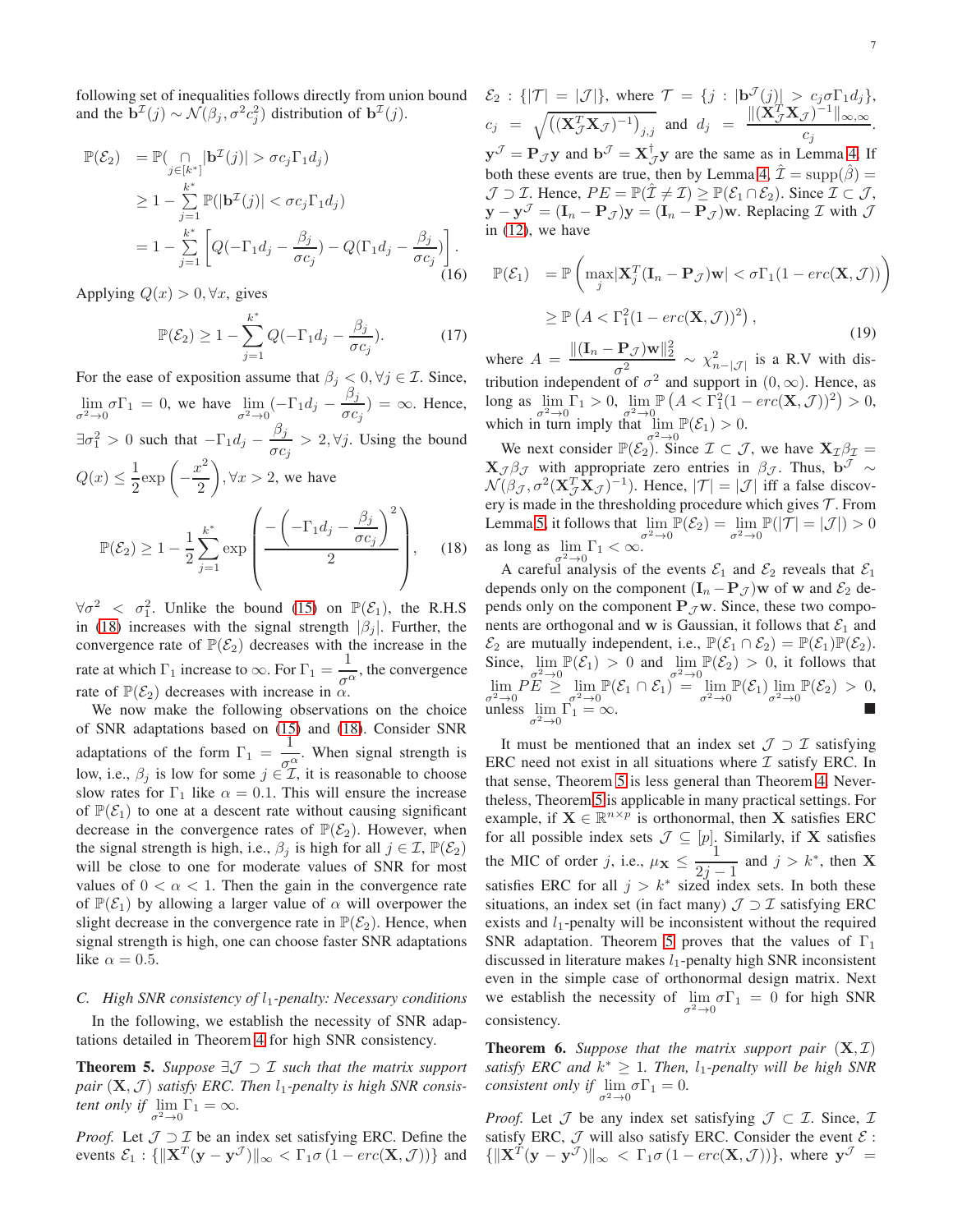**P**<sub>J</sub>**y**. If  $\mathcal{E}$  is true, then by Lemma [4,](#page-5-1)  $\hat{\mathcal{I}} = supp(\hat{\beta}) \subseteq \mathcal{J} \subset \mathcal{I}$ . Thus,  $PE > \mathbb{P}(\mathcal{E})$ . The following bound on  $\mathbb{P}(\mathcal{E})$  follows from Cauchy Schwartz inequality and the unit  $l_2$  norm of  $X_j$ .

$$
\mathbb{P}(\mathcal{E}) = \mathbb{P}\left(\max_{j} |\mathbf{X}_{j}^{T}(\mathbf{I}_{n} - \mathbf{P}_{\mathcal{J}})\mathbf{y}| < \sigma\Gamma_{1}(1 - \text{erc}(\mathbf{X}, \mathcal{J}))\right)
$$
  
\n
$$
\geq P(\|\mathbf{I}_{n} - \mathbf{P}_{\mathcal{J}})\mathbf{y}\|_{2} < \sigma\Gamma_{1}(1 - \text{erc}(\mathbf{X}, \mathcal{J}))
$$
  
\n
$$
= \mathbb{P}\left(\sigma^{2} A < \sigma^{2} \Gamma_{1}^{2}(1 - \text{erc}(\mathbf{X}, \mathcal{J}))^{2}\right),
$$
\n(20)

where  $A = \frac{\|(\mathbf{I}_n - \mathbf{P}_{\mathcal{J}})\mathbf{y}\|_2^2}{2}$  $\frac{\mathbf{P}_{\mathcal{J}}\mathbf{y}\|_2^2}{\sigma^2} \sim \chi^2_{n-|\mathcal{J}|}(\frac{\lambda}{\sigma^2})$  $\frac{\lambda}{\sigma^2}$ ) and  $\lambda = ||(\mathbf{I}_n \mathbf{P}_{\mathcal{J}} \mathbf{X}_{\mathcal{D}}^{2} \|_{2}^{2} > 0$ . By Lemma [3,](#page-2-2)  $\sigma^{2} A \xrightarrow{P} \lambda$  as  $\sigma^{2} \to 0$ . Hence, if  $\lim_{n \to \infty} \sigma^2 \Gamma_1^2 (1 - \text{erc}(\mathbf{X}, \mathcal{J}))^2 > \lambda$ , then as shown in the proof  $\sigma^2 \rightarrow 0$  Theorem [3,](#page-4-1)  $\lim_{\sigma^2 \rightarrow 0}$  $\mathbb{P}\left(\sigma^2 A < \sigma^2 \Gamma_1^2 (1 - \text{erc}(\mathbf{X}, \mathcal{J}))^2\right) = 1.$ However,  $\lambda$  is unknown. Thus, to satisfy  $\lim_{\sigma^2 \to 0} \sigma^2 \Gamma_1^2 (1$  $erc(\mathbf{X}, \mathcal{J}))^2 < \lambda$ , it is necessary that  $\lim_{\sigma^2 \to 0} \sigma^2 \Gamma_1^2 = 0$  which is equivalent to  $\lim_{\sigma^2 \to 0} \sigma \Gamma_1 = 0$ .

A widely used formulation of  $l_1$ -penalty is given by  $\hat{\beta} =$  $\argmin_{\mathbf{z} \in \mathbb{R}^n} \frac{1}{2} \|\mathbf{y} - \mathbf{X}\mathbf{b}\|_2^2 + \lambda \|\mathbf{b}\|_1$  which is equivalent to the  $\mathbf{b} \in \mathbb{R}^p$  2 formulation in this article by setting  $\lambda = \Gamma_1 \sigma$ . In this formulation,  $l_1$ -penalty is high SNR consistent if  $\lim_{\sigma^2 \to 0}$ λ  $\frac{\Delta}{\sigma} = \infty$  and  $\lim_{\sigma^2 \to 0} \lambda = 0$ . An interesting case is that of a fixed  $\sigma$  independent  $\lambda$  like  $\lambda = 0.1$ . This choice of  $\lambda$  satisfy  $\lim_{\sigma^2 \to 0}$ λ  $\frac{\partial}{\partial \sigma} = \infty$  which is a necessary condition for high SNR consistency. However, the satisfiability of the necessary condition in Theorem [6](#page-6-2) depends upon on the signal  $\beta$  (Please see the proof of Theorem [6\)](#page-6-2). Hence, when *a priori* knowledge of  $\beta$  is not available, a fixed regularization parameter is not advisable from the vantage point of high SNR consistency.

#### *D. High SNR consistency of l<sub>1</sub>-error*

We next discuss the high SNR behaviour of  $\hat{\beta}$  =  $\arg\min_{\mathbf{k}\in\mathbb{R}_{\mathbb{R}}} \|\mathbf{b}\|_{1}$ , subject to  $\|\mathbf{y} - \mathbf{X}\mathbf{b}\|_{2} \leq \Gamma_{2}\sigma$  and  $\hat{\mathcal{I}} =$  $\mathbf{b} \in \mathbb{R}^p$  $supp(\hat{\beta})$ . l<sub>1</sub>-penalty is the Lagrangian of the constrained optimization problem given by  $l_1$ -error. The performance of  $l_1$ error is dictated by the choice of  $\Gamma_2$ . Commonly used choice of  $\Gamma_2$  include  $\Gamma_2 = \sqrt{n + 2\sqrt{2n}}$  [\[36\]](#page-12-32),  $\Gamma_2 = \sqrt{n + 2\sqrt{n \log(n)}}$ [\[37\]](#page-12-33) etc. A high SNR analysis of  $l_1$ -error in terms of variable selection properties is not available in open literature to the best of our knowledge. The following theorem states the sufficient conditions for  $l_1$ -error to be high SNR consistent.

<span id="page-7-0"></span>Theorem 7. *l*<sub>1</sub>-error is high SNR consistent for any matrix *support pair* (X, I) *satisfying the ERC provided that the tuning parameter*  $\Gamma_2$  *satisfies*  $\lim_{\sigma^2 \to 0} \Gamma_2 = \infty$  *and*  $\lim_{\sigma^2 \to 0} \sigma \Gamma_2 = 0$ .

*Proof.* The proof of Theorem [7](#page-7-0) is based on the result in [Theorem 14, [\[4\]](#page-12-16)] regarding the minimizers of  $l_1$ -error.

<span id="page-7-1"></span>**Lemma 6.** Let  $\mathcal J$  be any index set satisfying ERC. If  $y^{\mathcal J} =$  $P_{\mathcal{I}}$ **y** *satisfies* 

<span id="page-7-2"></span>
$$
\Gamma_2^2 \sigma^2 \ge ||\mathbf{y} - \mathbf{y}^{\mathcal{J}}||_2^2 + \frac{\|\mathbf{X}^T(\mathbf{y} - \mathbf{y}^{\mathcal{J}})\|_{\infty}^2 \|\mathbf{X}_{\mathcal{J}}^{\dagger}\|_{2,1}^2}{(1 - \text{erc}(\mathbf{X}, \mathcal{J}))^2}, \quad (21)
$$

*then*  $\hat{\beta}$  *satisfies the following. A1).*  $supp(\beta) \subseteq \mathcal{J}$ *. A2).*  $\hat{\beta}$  *is the unique minimizer of l<sub>1</sub>-error. A3).*  $\mathcal{T} = \{j : |\mathbf{b}^{\mathcal{T}}(j)| > \Gamma_2 \sigma ||\mathbf{X}_{\mathcal{J}}^{\dagger}||_{2,2} \} \subseteq supp(\hat{\beta}).$ *Here*  $\mathbf{b}^{\mathcal{J}} = \mathbf{X}_{\mathcal{J}}^{\dagger} \mathbf{y}$  *is the LS estimate of*  $\beta_{\mathcal{J}}$ *.* 

In words, Lemma [6](#page-7-1) states that if the residual between y and the LS fit of y using the columns in  $X_{\mathcal{I}}$  has sufficiently low correlation with the columns in  $X$  and sufficiently low  $l_2$  norm, then the support of the solution to  $l_1$ -error will be contained in  $\mathcal J$ . Further,  $l_1$ -error does not miss indices that have sufficiently large values in the restricted LS estimate  $\mathbf{b}^{\mathcal{J}}$ . By the hypothesis of Theorem [7,](#page-7-0) the true support  $\mathcal I$  satisfies  $erc(\mathbf{X}, \mathcal{I}) < 1$ . Thus, if the event  $\mathcal{E}_1 = \{(21) \text{ is satisfied}\},$  $\mathcal{E}_1 = \{(21) \text{ is satisfied}\},$  $\mathcal{E}_1 = \{(21) \text{ is satisfied}\},$ then  $\hat{\mathcal{I}} = supp(\hat{\beta}) \subseteq \mathcal{I}$ . If the event  $\mathcal{E}_2 = {\forall j : |\mathbf{b}^{\mathcal{I}}(j)| > \mathcal{I}$  $\Gamma_2 \sigma ||\mathbf{X}_\mathcal{I}^\dagger ||_{2,2}$  =  $\{ |\mathcal{T}| = k^* \}$  is also true, then  $supp(\hat{\beta}) = \mathcal{I}$ . Thus  $\mathbb{P}(\mathcal{I} = \mathcal{I}) \geq \mathbb{P}(\mathcal{E}_1 \cap \mathcal{E}_2)$ .

We first analyse the probability of the event  $\mathcal{E}_1$ . By Cauchy Schwartz inequality and the fact that  $||\mathbf{X}_i||_2 = 1$ , we have  $|\mathbf{X}_j^T(\mathbf{y}-\mathbf{y}^{\mathcal{I}})| \leq ||\mathbf{y}-\mathbf{y}^{\mathcal{I}}||_2, \forall j.$  Thus,  $||\mathbf{X}^T(\mathbf{y}-\mathbf{y}^{\mathcal{I}})||_{\infty}^2 \leq$  $\|\mathbf{y} - \mathbf{y}^{\mathcal{I}}\|_2^2$ . Hence,  $\Gamma_2^2 \sigma^2 > \|\mathbf{y} - \mathbf{y}^{\mathcal{I}}\|_2^2$  $\|{\bf y}-{\bf y}^{\perp}\|_2^2$ . Hence,  $\Gamma_2^2 \sigma^2 > \|{\bf y}-{\bf y}^{\perp}\|_2^2 a_{\mathcal{I}}$ , where  $a_{\mathcal{I}} =$  $1 + \frac{\|{\bf X}_\mathcal{I}^\dagger\|_{2,1}^2}{\sqrt{\bf x}}$  $(1 - \text{erc}(\mathbf{X}, \mathcal{I}))^2$  $\setminus$ implies [\(21\)](#page-7-2). Thus,  $\mathbb{P}(\mathcal{E}_1) \geq \mathbb{P}\left(\frac{\|\mathbf{y}-\mathbf{y}^{\mathcal{I}}\|_2^2}{\sigma^2}\right)$  $\frac{-y}{\sigma^2}$   $\sqrt{\Gamma_2^2 a_{\mathcal{I}}^{-1}}$  $\setminus$ (22)

Note that  $y - y^{\mathcal{I}} = (\mathbf{I}_n - \mathbf{P}_{\mathcal{I}})y = (\mathbf{I}_n - \mathbf{P}_{\mathcal{I}})w$ . Hence,  $A =$  $\|{\bf y} - {\bf y}^{\cal I}\|_2^2$  $rac{y}{\sigma^2}$   $\sim \chi^2_{n-k^*}$ . Since,  $\chi^2_{n-k^*}$  is a B.I.P R.V with  $\sigma^2$ independent distribution, it follows that  $\lim_{z \to 0} \mathbb{P}(A < \Gamma_2^2 a_{\mathcal{I}}^{-1}) =$ 1 if  $\lim_{\sigma^2 \to 0} \Gamma_2 = \infty$ . This implies that  $\lim_{\sigma^2 \to 0} \mathbb{P}(\mathcal{E}_1) = 1$ .

Next we consider the event  $\mathcal{E}_2$ . The index set  $\mathcal{T}$  in Lemma [6](#page-7-1) can be rewritten as  $\mathcal{T} = \{j : |\mathbf{b}_i^{\mathcal{I}}(j)| > \sigma c_j \Gamma_1 d_j \}$ , where  $c_j =$  $\sqrt{(\mathbf{X}_\mathcal{I}^T \mathbf{X}_\mathcal{I})_{j,j}^{-1}}$  and  $d_j = \frac{\|\mathbf{X}_\mathcal{J}^\dagger\|_{2,2}}{c}$  $\frac{\mathcal{J}||2,2}{C_j}$ . The event  $\{|\mathcal{T}| = k^*\}$ happens iff there is no missed discovery in the thresholding procedure generating  $\mathcal{T}$ . Then it follows from  $\lim_{\sigma^2 \to 0} \sigma \Gamma_1 = 0$ and L2) of Lemma [5](#page-5-3) that  $\lim_{\sigma^2 \to 0} \mathbb{P}(\mathcal{E}_2) = \lim_{\sigma^2 \to 0} \mathbb{P}(|\mathcal{T}| = k^*) = 1$ . Since,  $\lim_{\sigma^2 \to 0} \mathbb{P}(\mathcal{E}_1) = 1$  and  $\lim_{\sigma^2 \to 0} \mathbb{P}(\mathcal{E}_2) = 1$ , it follows that  $\lim_{\sigma^2 \to 0} \mathbb{P}(\hat{\mathcal{I}} = \mathcal{I}) \ge \lim_{\sigma^2 \to 0}$  $\mathbb{P}(\mathcal{E}_1 \cap \mathcal{E}_2) = 1.$ 

The following theorem states that the SNR adaptations outlined in Theorem [7](#page-7-0) are necessary for high SNR consistency.

<span id="page-7-3"></span>Theorem 8. *The following statements regarding the high SNR consistency of*  $l_1$ *-error are true.* 

*1). Suppose*  $\exists \mathcal{J} \supset \mathcal{I}$  *such that the matrix support pair*  $(\mathbf{X}, \mathcal{J})$ *satisfy ERC. Then*  $l_1$ -error is high SNR consistent only if  $\lim_{n \to \infty} \Gamma_2 = \infty.$ 

σ2→0 *2). Suppose that the matrix support pair* (X, I) *satisfy ERC*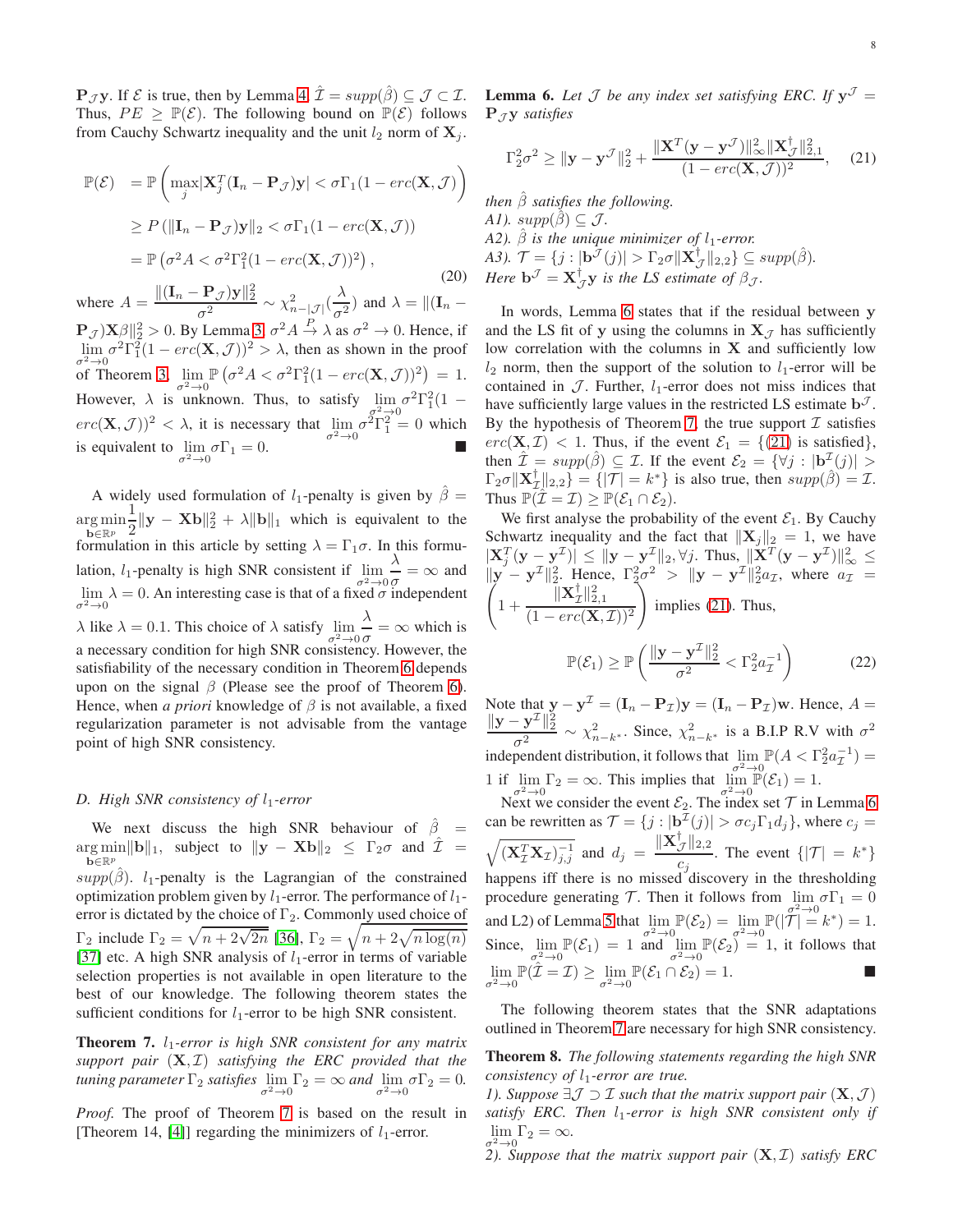and  $k^* \geq 1$ . Then,  $l_1$ -error will be high SNR consistent only *if*  $\lim_{\sigma^2 \to 0} \sigma \Gamma_2 = 0$ .

*Proof.* Similar to Theorem [5](#page-6-1) and Theorem [6.](#page-6-2)

Note that the values of  $\Gamma_2$  discussed in literature do not satisfy the NSCs outlined in Theorems [7](#page-7-0) and [8.](#page-7-3) Hence,  $l_1$ -error with these values of  $\Gamma_2$  will be inconsistent at high SNR.

## *E. Analysis of Dantzig selector based SSP*

Here, we discuss the high SNR behaviour of  $\hat{\beta}$  given by  $\hat{\beta} = \underset{\mathbf{k} \in \mathbb{R}^m}{\arg \min} ||\mathbf{b}||_1$ , subject to  $||\mathbf{X}^T(\mathbf{y} - \mathbf{X}\mathbf{b})||_{\infty} \leq \Gamma_3 \sigma$ . and  $\mathbf{b} \in \mathbb{R}^p$  $\hat{\mathcal{I}} = supp(\hat{\beta})$ . The properties of DS is determined largely by the hyper parameter  $\Gamma_3$ . Commonly used values include  $\Gamma_3 = \sqrt{2 \log(p)}$  [\[2\]](#page-12-15),  $\Gamma_3 = (\frac{3}{2} + \sqrt{2 \log(p)})$  [\[38\]](#page-12-34) etc. No high SNR consistency results for DS is reported in open literature to the best of our knowledge. Next we state and prove the NSCs for the high SNR consistency of DS when X is orthonormal.

<span id="page-8-0"></span>Theorem 9. *For an orthonormal design matrix* X*, DS is high SNR consistent iff*  $\lim_{\sigma^2 \to 0} \Gamma_3 = \infty$  *and*  $\lim_{\sigma^2 \to 0} \sigma \Gamma_3 < \min_{j \in \mathcal{I}} |\beta_j|$ *.* 

*Proof.* When X is orthonormal, the solution to DS is given by  $\hat{\beta}_j = (|(\mathbf{X}^T \mathbf{y})_j| - \Gamma_3 \sigma)_+$  sign  $((\mathbf{X}^T \mathbf{y})_j)$  ,  $\forall j$ . Note that  $(x)_+ = x$  if  $x > 0$  and  $(x)_+ = 0$  if  $x \le 0$ . Thus  $\hat{\mathcal{I}}$  is obtained by thresholding the vector  $|\mathbf{X}^T y|$  at level  $\sigma \Gamma_3$ . Since, **X** is orthonormal, we have  $X^T y \sim \mathcal{N}(\beta, \sigma^2 \mathbf{I}_p)$ . The proof now follows directly from Lemma [5.](#page-5-3)

Note that no *a priori* knowledge of  $\beta$  is available. Hence, to achieve consistency, it is necessary that  $\lim_{n \to \infty} \sigma \Gamma_3 = 0$ . It fol-lows directly from Theorem [9](#page-8-0) that the values of  $\Gamma_3$  discussed in literature are inconsistent for orthonormal matrices. This implies the inconsistency of these tuning parameters in regression classes based on  $\mu_X$  and ERC which includes orthonormal matrices too. We now make an observation regarding the NSCs developed for  $l_0$ -penalty,  $l_1$ -error,  $l_1$ -penalty and DS.

*Remark* 5*.* The SNR adaptations prescribed for high SNR consistency have many similarities. Even though  $l_0$ -penalty requires  $\Gamma_0 \sigma^2 \to 0$  whereas other algorithms requires  $\Gamma_i \sigma \to 0$ , the effective regularization parameter, i.e.,  $\lambda_0 = \Gamma_0 \sigma^2$  for  $l_0$ penalty and  $\lambda_i = \Gamma_i \sigma$  for other algorithms satisfies  $\lambda_i \rightarrow 0$ as  $\sigma^2 \to 0$ . In the absence of noise (i.e  $\sigma^2 = 0$ ) equality constrained optimization problems [\(2\)](#page-2-0) and [\(3\)](#page-2-3) will correctly recover the support of  $\beta$  under spark and ERC assumptions respectively. Further, when the effective regularization parameter  $\lambda_i \rightarrow 0$ ,  $l_0$ -penalty automatically reduces to [\(2\)](#page-2-0), whereas,  $l_1$ -penalty,  $l_1$ -error and DS reduces to [\(3\)](#page-2-3). Hence, the condition  $\lambda_i \to 0$  as  $\sigma^2 \to 0$  is a natural choice to transition from the formulations for noisy data to the equality constrained  $l_0$  or  $l_1$  minimization ideal for noiseless data.

#### V. ANALYSIS OF ORTHOGONAL MATCHING PURSUIT

OMP [\[21\]](#page-12-18)–[\[23\]](#page-12-23) is one of most popular techniques in the class of greedy algorithms to solve CS problems. Unlike the CR techniques like  $l_1$ -penalty which has a computational complexity  $O(np^2)$ , OMP has a complexity of only  $O(npk^*)$ .

Consequently, OMP is more easily scalable to large scale problems than CR techniques. Further, the performance guarantees for OMP are only slightly weaker compared to CR techniques. An algorithmic description of OMP is given below.

- Step 1: Initialize the residual  $\mathbf{r}^0 = \mathbf{y}$ . Support estimate  $\mathcal{J}^0 =$  $\phi$ . Iteration counter  $i = 1$ ;
- Step 2: Find the column index most correlated with the current residual  $\mathbf{r}^{i-1}$ , i.e.,  $t_i = \arg \max_{i} |\mathbf{X}_t^T \mathbf{r}^{i-1}|$ .
- $t\in[p]$ Step 3: Update support estimate:  $\mathcal{J}^i = \mathcal{J}^{i-1} \cup t_i$ .
- Step 4: Update residual:  $\mathbf{r}^i = (\mathbf{I}_n \mathbf{P}_{\mathcal{J}^i})\mathbf{y}$ .
- Step 5: Repeat Steps 2-4, if stopping condition (SC) is not met, else, output  $\hat{\mathcal{I}} = \mathcal{J}^i$ .

The properties of OMP is determined by the SC. A large body of literature regarding OMP assumes *a priori* knowledge of sparsity level of  $\beta$ , i.e.,  $k^*$  and run  $k^*$  iterations of OMP [\[21\]](#page-12-18), [\[22\]](#page-12-35). When  $k^*$  is not known, two popular SCs for OMP are discussed in literature. One SC called residual power based stopping condition (RPSC) terminate iterations when the residual power becomes too low (i.e.,  $\|\mathbf{r}^i\|_2 < \sigma \Gamma_4$ ) and other SC called residual correlation based stopping condition (RCSC) terminate iterations when the maximum correlation of columns in  $X$  with the residual becomes too low (i.e.,  $\|\mathbf{X}^T \mathbf{r}^i\|_{\infty} < \sigma \Gamma_5$ . A commonly used value of  $\Gamma_4$  is  $\Gamma_4$  =  $\sqrt{n + 2\sqrt{n \log(n)}}$  and that of  $\Gamma_5$  is  $\Gamma_5 = \sqrt{2(1 + \eta) \log(p)}$ [\[23\]](#page-12-23). Here  $\eta > 0$  is a constant. The following theorems state the sufficient conditions for OMP with RPSC and RCSC to be high SNR consistent.

<span id="page-8-1"></span>Theorem 10. *OMP with RPSC is high SNR consistent for any matrix* X *and signal* β *satisfying the ERC provided that the hyper parameter*  $\Gamma_4$  *satisfies*  $\lim_{\sigma^2 \to 0} \Gamma_4 = \infty$  *and*  $\lim_{\sigma^2 \to 0} \sigma \Gamma_4 = 0$ .

<span id="page-8-2"></span>Theorem 11. *OMP with RCSC is high SNR consistent for any matrix* X *and signal* β *satisfying the ERC provided that the hyper parameter*  $\Gamma_5$  *satisfies*  $\lim_{\sigma^2 \to 0} \Gamma_5 = \infty$  *and*  $\lim_{\sigma^2 \to 0} \sigma \Gamma_5 = 0$ *.* 

#### *A. Proofs of Theorem [10](#page-8-1) and Theorem [11](#page-8-2)*

Let us consider the two processes- OMP iterating without SC (P1) and verification of the SC (P2) separately. Specifically P1 returns a set of indexes in order, say  $\{t_1, t_2, \dots\}$  and P2 returns a single index  $j$  indicating where to stop. Then, the support estimate is given by  $\mathcal{I} = \{t_1, \ldots, t_j\}$  and the indices after j, i.e.,  $\{t_{j+1}, \ldots\}$  will be discarded. Let  $\mathcal{E}_1$  denotes the event  $\{t_1, \ldots, t_{k^*}\} = \mathcal{I}$ , i.e., the first  $k^*$  iterations of OMP returns all the  $k^*$  indices in  $\mathcal I$  and  $\mathcal E_2$  denotes the event {P2 returns  $k^*$ }. Then  $\mathbb{P}(\hat{\mathcal{I}} = \mathcal{I}) = \mathbb{P}(\mathcal{E}_1 \cap \mathcal{E}_2)$ .

Let  $N_i = ||\mathbf{X}^T (\mathbf{I}_n - \mathbf{P}_{\mathcal{J}^{i-1}}) \mathbf{w}||_{\infty}$  denotes the maximum correlation between the columns in  $X$  and noise component in the current residual  $\mathbf{r}^{i-1}$  and  $\beta_{min} = \min_{i \in \mathcal{T}} |\beta_i|$  denotes the minimum non-zero value in  $\beta$ . Then, using the anal-ysis in Section V of [\[23\]](#page-12-23),  $N_i < c_{\mathcal{I}} \beta_{min}$ , where  $c_{\mathcal{I}} =$  $\frac{(1 - \textit{erc}(\mathbf{X}, \mathcal{I}))\lambda_{min}(\mathbf{X}_{\mathcal{I}}^T \mathbf{X}_{\mathcal{I}})}{2\sqrt{L^*}}$  is a sufficient condition for  $2\sqrt{k^*}$ selecting an index from  $\mathcal I$  in the i<sup>th</sup> iteration ( $\forall i \leq k^*$ ). Since,  $||\mathbf{X}_j||_2 = 1$ , it follows that  $N_i \le ||(\mathbf{I}_n - \mathbf{P}_{\mathcal{J}^{i-1}}) \mathbf{w}||_2$ . Thus,  $\mathbb{P}(\mathcal{E}_1) \geq \mathbb{P}(\bigcap_{i=1...,k^*} \{||( \mathbf{I}_n - \mathbf{P}_{\mathcal{J}^{i-1}})\mathbf{w}||_2 < c_{\mathcal{I}}\beta_{min}\}).$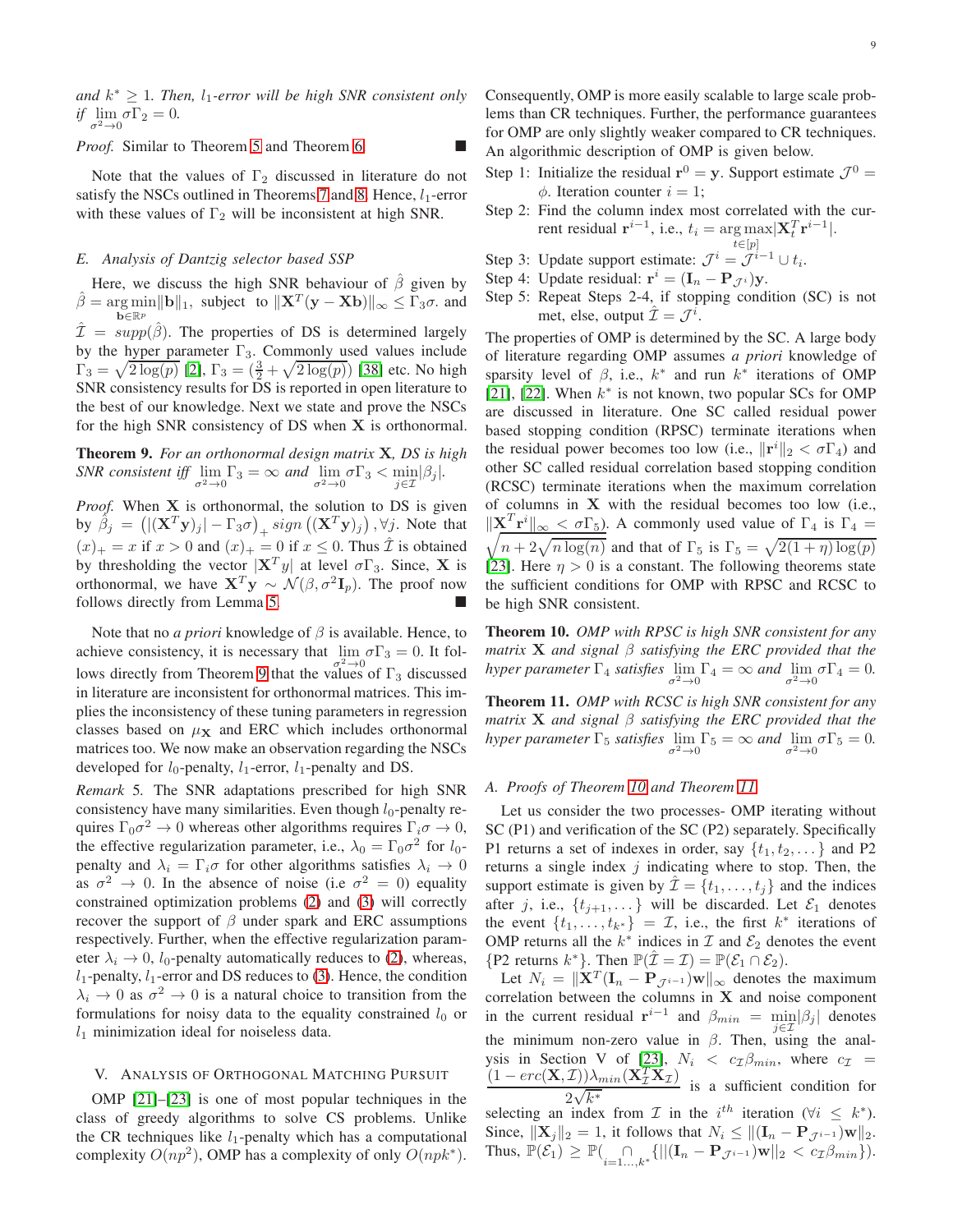One can bound  $\mathbb{P}(\mathcal{E}_1^C)$  using union bound and the inequality  $||(\mathbf{I}_n - \mathbf{P}_{\mathcal{J}^{i-1}})\mathbf{w}||_2 \le ||\mathbf{w}||_2$  as

$$
\mathbb{P}(\mathcal{E}_1^C) \leq \mathbb{P}(\bigcup_{i=1...,k^*} \{ \|( \mathbf{I}_n - \mathbf{P}_{\mathcal{J}^{i-1}} ) \mathbf{w} \|_2 > c_{\mathcal{I}} \beta_{min} \})
$$
\n
$$
\leq \sum_{i=1}^{k^*} \mathbb{P}(\frac{\|( \mathbf{I}_n - \mathbf{P}_{\mathcal{J}^{i-1}} ) \mathbf{w} \|_2^2}{\sigma^2} > \frac{c_{\mathcal{I}}^2 \beta_{min}^2}{\sigma^2})
$$
\n
$$
\leq \sum_{i=1}^{k^*} \mathbb{P}(Z > \frac{c_{\mathcal{I}}^2 \beta_{min}^2}{\sigma^2}) = k^* \mathbb{P}(Z > \frac{c_{\mathcal{I}}^2 \beta_{min}^2}{\sigma^2}),
$$
\n(23)

where  $Z = \frac{\|\mathbf{w}\|_2^2}{2}$  $\frac{\mathbf{w}}{\sigma^2}$  ~  $\chi_n^2$ . Since, Z is a B.I.P R.V with

distribution independent of  $\sigma^2$  and  $\frac{c^2 \beta_{min}^2}{\sigma^2} \to \infty$  as  $\sigma^2 \to 0$ , σ we have  $\lim_{\sigma^2 \to 0} \mathbb{P}(Z > \frac{c^2 \beta_{min}^2}{\sigma^2})$  $\left(\frac{\rho_{min}}{\sigma^2}\right) = 0$ . This implies that  $\lim_{\sigma^2 \to 0} \mathbb{P}(\mathcal{E}_1) = 1$ . To summarize, if  $erc(\mathbf{X}, \mathcal{I}) < 1$  and OMP runs exactly  $k^*$  iterations, then the true support can be detected exactly at high SNR.

The conditional probability  $\mathbb{P}(\mathcal{E}_2|\mathcal{E}_1)$  is given<br>by  $\mathbb{P}(\mathcal{E}_2|\mathcal{E}_1)$  =  $\mathbb{P}(\{\text{SC is not satisfied for } i =$  $\mathbb{P}({\{SC \text{ is not satisfied for } i \atop C \text{ is satisfied for } i = k^* \}})$  $1, \ldots, k^* - 1$  ∩ {SC is satisfied for *i*  $k^*\}|\mathcal{E}_1)$ . Complementing and applying union bound gives

<span id="page-9-0"></span>
$$
\mathbb{P}(\mathcal{E}_2^C|\mathcal{E}_1) \leq \sum_{i=1}^{k^*-1} \mathbb{P}(\{\text{SC is satisfied for } i\}|\mathcal{E}_1) + \mathbb{P}(\{\text{SC is not satisfied for } k^*\}|\mathcal{E}_1).
$$
\n(24)

Proof of Theorem [10:](#page-8-1)- For RPSC, the SC is given by  $\{\|\mathbf{r}^i\|_2 < \sigma \Gamma_4\}$ . First consider  $\mathbb{P}(S_i) = \mathbb{P}(\|\mathbf{r}^i\|_2 < \sigma \Gamma_4)$  for  $i < k^*$  in [\(24\)](#page-9-0). Using triangle inequality,  $||\mathbf{r}^i||_2 \ge ||(\mathbf{I}_n \mathbf{P}_{\mathcal{J}^i} \left[\mathbf{X}\boldsymbol{\beta}\right]_2 - \left\|\left(\mathbf{I}_n - \mathbf{P}_{\mathcal{J}^i}\right)\mathbf{w}\right\|_2$ . Conditioned on  $\mathcal{E}_1$ , we have  $\mathcal{J}^i \subset \mathcal{I}$  for  $i < k^*$  and hence  $\exists \lambda_i > 0$  such that  $\Vert (\mathbf{I}_n - \mathbf{I}_n)^T \Vert$  $\mathbf{P}_{\mathcal{J}^i} \mathbf{X}\beta\|_2 > \lambda_i$ , for all  $\sigma^2 > 0$ . Further,  $\|(\mathbf{I}_n - \mathbf{P}_{\mathcal{J}^i})\mathbf{w}\|_2 \leq$  $\|\mathbf{w}\|_2$ . Applying these bounds in  $\mathbb{P}(S_i) = \mathbb{P}(\|\mathbf{r}^i\|_2 < \sigma \Gamma_4)$ gives

$$
\mathbb{P}(S_i) \le \mathbb{P}(\|\mathbf{w}\|_2 + \sigma \Gamma_4 > \lambda_i), \ \forall i < k^*. \tag{25}
$$

Since,  $\mathbf{w} \sim \mathcal{N}(\mathbf{0}_n, \sigma^2 \mathbf{I}_n)$ , we have  $\|\mathbf{w}\|_2 \stackrel{P}{\to} 0$  as  $\sigma^2 \to 0$ . By the hypothesis of Theorem 10,  $\lim_{\sigma^2 \to 0} \sigma \Gamma_4 = 0$ . Hence,  $\|\mathbf{w}\|_2 + \sigma \Gamma_4 \stackrel{P}{\rightarrow} 0$  as  $\sigma^2 \rightarrow 0$ . Now by the definition of C.I.P,  $\lim_{\sigma^2 \to 0} \mathbb{P}(\|\mathbf{w}\|_2 + \sigma \Gamma_4 > \lambda_i) = 0$ . This implies that  $\lim_{i \to \infty} \mathbb{P}(S_i) = 0, \forall i < k^*.$ 

 $\sigma^2 \to 0$ <br>Next consider  $\mathbb{P}(S_{k^*})$  in [\(24\)](#page-9-0). Conditioned on  $\mathcal{E}_1$ , all the first  $k^*$  iterations of OMP are correct, i.e.,  $\mathcal{J}^{k^*} = \mathcal{I}$ . This implies that  $\|\mathbf{r}^{k^*}\|_2^2 = \|(\mathbf{I}_n - \mathbf{P}_{\mathcal{I}})\mathbf{y}\|_2^2 = \|(\mathbf{I}_n - \mathbf{P}_{\mathcal{I}})\mathbf{w}\|_2^2 \sim \sigma^2 \chi^2_{n-k^*}.$ Consequently,  $\mathbb{P}(S_{k^*}) = \mathbb{P}(\|\mathbf{r}^{k^*}\|_2^2 > \sigma^2 \Gamma_4^2) = \mathbb{P}(Z > \Gamma_4^2),$ where  $Z = \frac{\|\mathbf{r}^{k^*}\|_2^2}{2}$  $\frac{\|2\|}{\sigma^2} \sim \chi^2_{n-k^*}$ . Since Z is a B.I.P R.V with distribution independent of  $\sigma^2$  and  $\Gamma_4 \rightarrow \infty$  as  $\sigma^2 \rightarrow 0$ , it follows that  $\lim_{\sigma^2 \to 0} \mathbb{P}(S_{k^*}) = 0$ . Substituting  $\lim_{\sigma^2 \to 0} \mathbb{P}(S_i) = 0$  for  $i \leq k^*$  in [\(24\)](#page-9-0), we have  $\lim_{\sigma^2 \to 0} \mathbb{P}(\mathcal{E}_2 | \mathcal{E}_1) = 1$ . Combining this with  $\lim_{\sigma^2 \to 0} \mathbb{P}(\mathcal{E}_1) = 1$  gives  $\lim_{\sigma^2 \to 0} \mathbb{P}(\hat{\mathcal{I}} = \mathcal{I}) =$  $\lim_{\sigma^2 \to 0} \mathbb{P}(\mathcal{E}_1 \cap \mathcal{E}_2) = \lim_{\sigma^2 \to 0} \mathbb{P}(\mathcal{E}_1) \lim_{\sigma^2 \to 0} \mathbb{P}(\mathcal{E}_2 | \mathcal{E}_1) = 1.$ 

Proof of Theorem [11:](#page-8-2)- For RCSC, the SC is given by  $\{\|\mathbf{X}^T\mathbf{r}^i\|_{\infty} < \sigma\Gamma_5\}$ . First consider  $\mathbb{P}(S_i) = \mathbb{P}(\|\mathbf{X}^T\mathbf{r}^i\|_{\infty} <$  $\sigma \Gamma_5$ ) for  $i < k^*$  in [\(24\)](#page-9-0).  $\|\mathbf{X}^T\mathbf{r}^i\|_{\infty}$  can be lower bounded using triangle inequality as  $||\mathbf{X}^T \mathbf{r}^i||_{\infty} \ge ||\mathbf{X}^T (\mathbf{I}_n \mathbf{P}_{\mathcal{J}^{i-1}} |\mathbf{X}\boldsymbol{\beta}| \propto -\|\mathbf{X}^T (\mathbf{I}_n - \mathbf{P}_{\mathcal{J}^{i-1}}) \mathbf{w}\|_{\infty}$ . Further,  $\|\mathbf{X}_i\|_2 = 1$ implies that  $||\mathbf{X}^T(\mathbf{I}_n - \mathbf{P}_{\mathcal{J}^{i-1}})\mathbf{w}||_{\infty} \le ||(\mathbf{I}_n - \mathbf{P}_{\mathcal{J}^{i-1}})\mathbf{w}||_2 \le ||\mathbf{Q}_{\mathcal{J}^{i-1}}||_{\infty}$  $\|\mathbf{w}\|_2$ . Conditioned on  $\mathcal{E}_1$ , we have  $\mathcal{J}^i \subset \mathcal{I}$  for  $i < k^*$  and hence  $\exists \lambda_i > 0$  such that  $\|\mathbf{X}^T (\mathbf{I}_n - \mathbf{P}_{\mathcal{J}^i}) \mathbf{X} \beta\|_{\infty} > \lambda_i$ , for all  $\sigma^2 > 0$ . Applying these bounds in  $\mathbb{P}(S_i) = \mathbb{P}(\|\mathbf{X}^T\mathbf{r}^i\|_{\infty} <$  $\sigma\Gamma_5$ ) gives

$$
\mathbb{P}(S_i) \le \mathbb{P}(\|\mathbf{w}\|_2 + \sigma \Gamma_5 > \lambda_i), \ \forall i < k^*. \tag{26}
$$

Following the same arguments used in the proof of Theorem 10 we have  $\lim_{\sigma^2 \to 0} \mathbb{P}(S_i) = 0, \forall i < k^*$ .

Next we consider  $\mathbb{P}(S_{k^*}) = \mathbb{P}(\|\mathbf{X}^T\mathbf{r}^{k^*}\|_{\infty} > \sigma \Gamma_5)$ . Since, the first  $k^*$  iterations are correct, i.e.,  $\mathcal{J}^{k^*} = \mathcal{I}$ , we have  $\|\mathbf{X}^T\mathbf{r}^{k^*}\|_{\infty} = \|\mathbf{X}^T(\mathbf{I}_n - \mathbf{P}_{\mathcal{I}})\mathbf{y}\|_{\infty} = \|\mathbf{X}^T(\mathbf{I}_n - \mathbf{P}_{\mathcal{I}})\mathbf{w}\|_{\infty}.$ Using Cauchy Schwartz inequality and  $||\mathbf{X}_j||_2 = 1$ , it follows that  $\|\mathbf{X}^T(\mathbf{I}_n - \mathbf{P}_{\mathcal{I}})\mathbf{w}\|_{\infty} \leq \|(\mathbf{I}_n - \mathbf{P}_{\mathcal{I}})\mathbf{w}\|_{2}$ . Hence,  $\mathbb{P}(S_{k^*}) \leq$  $\mathbb{P}(\frac{\|(\mathbf{I}_n - \mathbf{P}_{\mathcal{I}})\mathbf{w}\|_2^2}{2})$  $\frac{\|\mathbf{P}_\mathcal{I}|\mathbf{w}\|_2^2}{\sigma^2} > \Gamma_5^2$ ). Since,  $\frac{\|(\mathbf{I}_n - \mathbf{P}_\mathcal{I})\mathbf{w}\|_2^2}{\sigma^2}$  $\frac{1}{\sigma^2} \frac{\mathcal{L} y \mathbf{w}_{\parallel 2}}{\mathcal{L}^2} \sim \chi^2_{n-k^*}$ is a B.I.P R.V and the term  $\Gamma_5^2 \rightarrow \infty$ , it follows that  $\lim_{\sigma^2 \to 0} \mathbb{P}(S_{k^*}) = 0$ . Substituting  $\lim_{\sigma^2 \to 0} \mathbb{P}(S_i) = 0$  for  $i \leq k^*$ in [\(24\)](#page-9-0), we have  $\lim_{\sigma^2 \to 0} \mathbb{P}(\mathcal{E}_2|\mathcal{E}_1) = 1$ . Combining this with  $\lim_{\sigma^2 \to 0} \mathbb{P}(\mathcal{E}_1) = 1$  gives  $\lim_{\sigma^2 \to 0} \mathbb{P}(\hat{\mathcal{I}} = \mathcal{I}) = \lim_{\sigma^2 \to 0} \mathbb{P}(\mathcal{E}_1 \cap \mathcal{E}_2) =$  $\lim_{\sigma^2 \to 0} \mathbb{P}(\mathcal{E}_1) \lim_{\sigma^2 \to 0} \mathbb{P}(\mathcal{E}_2|\mathcal{E}_1) = 1.$ 

*Remark* 6*.* The following observations can be made about the convergence rates in RPSC and RCSC. The rate at which  $\mathbb{P}(\mathcal{E}_1)$  converges to one is independent of  $\Gamma_4$  or  $\Gamma_5$ . First consider  $\mathbb{P}(S_i)$  for  $i < k^*$  and let  $\Gamma_4 = \frac{1}{\tau_1}$  $\frac{1}{\sigma^{\alpha}}$  be the SNR adaptation. Then the rate at which  $\mathbb{P}(S_i)$  converges to zero is maximum when  $\alpha = 0$  and decreases with increasing  $\alpha$ . However, the rate at which  $\mathbb{P}(S_{k^*})$  converges to zero increases with increasing  $\alpha$ .

#### VI. NUMERICAL SIMULATIONS

Here we numerically verify the results proved in Theorems 1-11. We consider two classes of matrices for simulations.

**ERC matrix:** We consider a  $n \times 2n$  matrix **X** formed by the concatenation of a  $n \times n$  identity matrix and a Hadamard matrix of size  $n \times n$  denoted by  $H_n$ , i.e.,  $X = [I_n, H_n]$ . It is well known that this matrix has mutual coherence  $\mu_{\mathbf{X}} =$ 1  $\frac{1}{\sqrt{n}}$ [Chapter 2, [\[39\]](#page-12-36)]. We fix *n* as  $n = 32$  and for this value of

*n*, **X** satisfy MIC for any  $\beta$  with sparsity  $k^* \leq \frac{1}{2}$  $\frac{1}{2}(1+\sqrt{n}) =$ 3.3284. As explained in section II, MIC implies ERC also.

Random matrix: A random matrix X is generated using *i.i.d*  $\mathbf{X}_{i,j} \sim \mathcal{N}(0, 1)$  R.Vs and columns in this matrix are later normalised to have unit  $l_2$  norm. In each iteration the matrix X is independently generated. The matrix support pair thus generated in each iteration may or may not satisfy ERC.

All non zero entries have same magnitude (denoted by  $\beta_k$  in figures) but random signs. Further, the  $k^*$  non zero entries are selected randomly from the set  $[p]$ . The figures are produced after performing  $10^5$  iterations at each SNR level.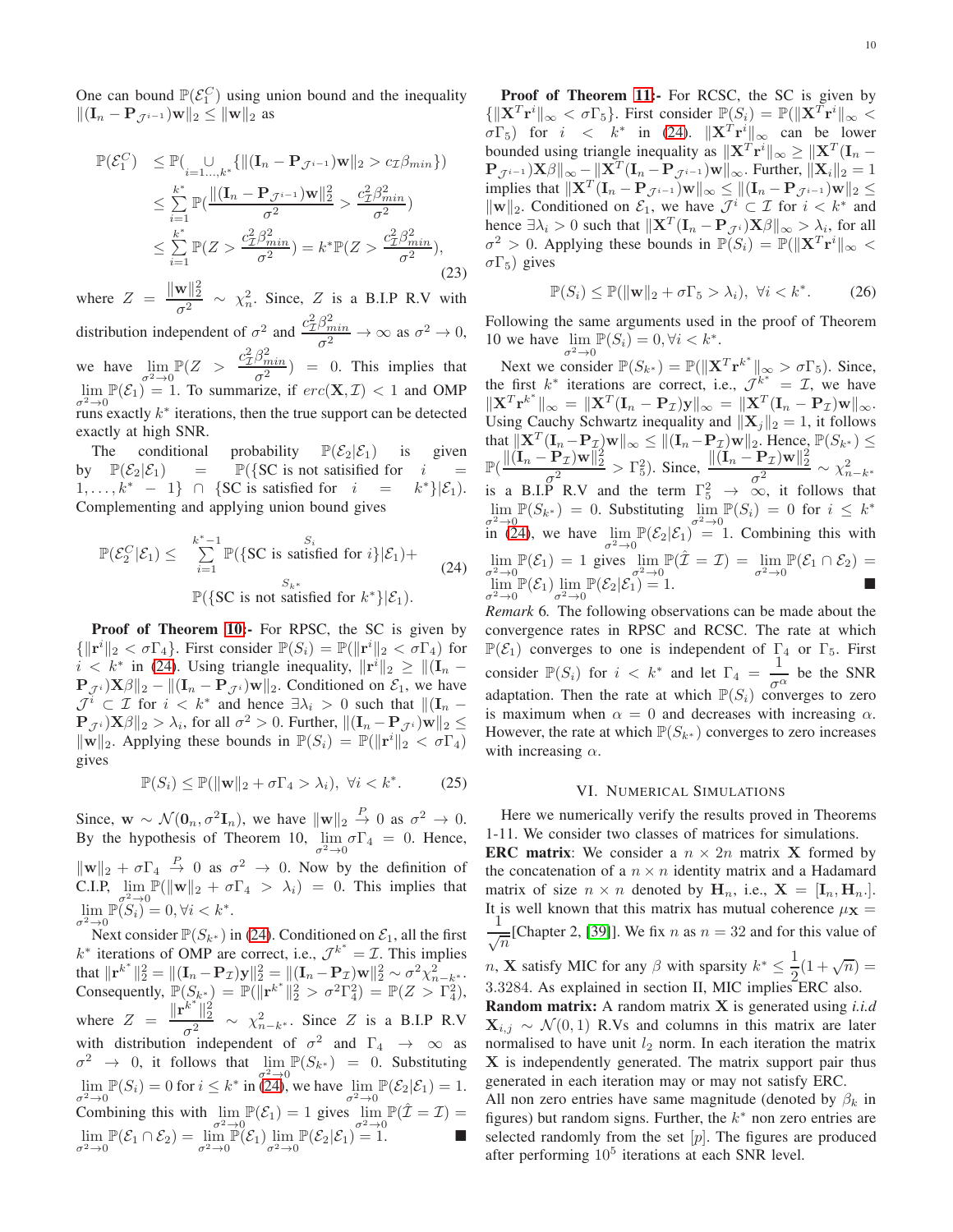

<span id="page-10-0"></span>Fig. 1. Performance of  $l_0$ -penalty with a  $5 \times 10$  random matrix.  $\beta_k = \pm 1$ and  $k^* = 2$ .

## *A. Performance of*  $l_0$ -penalty.

The performance of  $l_0$ -penalty with different values of  $\Gamma_0$  is reported in Fig[.1.](#page-10-0) The matrix under consideration is a  $5 \times 10$ random matrix. "Known  $k^*$ " represents the performance of an oracle SSP with *a priori* information of  $k^*$ . This SSP estimates  $\hat{\mathcal{I}}$  using  $\hat{\mathcal{I}} = \argmin_{\mathcal{I} \in \{1, |\mathcal{I}|\}} ||(\mathbf{I}_n - \mathbf{P}_{\mathcal{I}})\mathbf{y}||_2^2$  and will  $\mathcal{J} \!\subset\! [p], |\mathcal{J}|\!=\!k^*$ have superior performance when compared with  $l_0$ -penalty which is oblivious to  $k^*$ .

L.H.S of Fig[.1](#page-10-0) gives the performance of  $l_0$ -penalty with SNR independent values of  $\Gamma_0$  discussed in literature. AIC uses  $\Gamma_0 = 2$ , BIC uses  $\Gamma_0 = \log(n)$ , RIC-FG uses  $\Gamma_0 =$  $2\log(p)$  [\[29\]](#page-12-25), RIC-ZS uses  $\Gamma_0 = 2\log(p) + 2\log(\log(p))$ [\[30\]](#page-12-26) and EBIC uses  $\Gamma_0 = \log(n) + \frac{2}{\ln n}$  $||\mathbf{b}||_0$  $\log((\begin{bmatrix}p\\||\mathbf{b}||_0\end{bmatrix}))$ . As predicted by Theorem [2,](#page-4-0)  $l_0$ -penalty with all these values of  $\Gamma_0$  are inconsistent at high SNR. The performance of RIC-ZS is the best among the values of  $\Gamma_0$  under consideration. The performance of BIC and AIC are much poorer compared to other schemes. When  $n = 5$ ,  $\Gamma_0 = 2$  in AIC is bigger than  $\Gamma_0 = \log(n)$  of BIC and this explains the inferior performance of BIC *viz a viz* AIC. For higher values of n, BIC will perform better than AIC.

R.H.S gives the performance of  $l_0$ -penalty with  $\Gamma_0$  =  $f(\sigma^2)[\log(n) + \frac{2}{\ln n}]$  $\|\mathbf{b}\|_0$  $log((\binom{p}{\|\mathbf{b}\|_0}))$ , i.e., a SNR adaptation is added to EBIC penalty. " $\log(\frac{1}{\sigma^2})$ " in Fig[.1](#page-10-0) represents  $f(\sigma^2) = \log(\frac{1}{\sigma^2})$ . This SNR adaptation satisfies the conditions in Theorem [1](#page-3-0) and is common in popular MOS criteria like NMDL, g-MDL etc. [\[17\]](#page-12-12). The schemes represented using  $\alpha = (.)$  has  $f(\sigma^2) = \frac{1}{\sigma^{\alpha}}$ . Among the values of  $\alpha$  considered in Fig[.1,](#page-10-0)  $\alpha = 0.5$  and  $\alpha = 1$  satisfies the conditions in Theorem [1,](#page-3-0)  $\alpha = -0.3$  violates Theorem [2](#page-4-0) and  $\alpha = 2.1$ violates Theorem [3](#page-4-1) respectively. As predicted by Theorems 1-3, only " $\log(\frac{1}{\sigma^2})$ ",  $\alpha = 0.5$  and  $\alpha = 1$  that satisfies the conditions in Theorem [1](#page-3-0) are high SNR consistent. This verify the NSCs derived in section III. Further, the performance of l<sub>0</sub>-penalty with  $\Gamma_0$  represented by "log( $\frac{1}{\sigma^2}$ )" and  $\alpha = 0.5$ are very close to the optimal scheme represented by "Known k ∗ " across the entire SNR range. This suggest the finite SNR utility of the SNR adaptations suggested by Theorem [1.](#page-3-0)

# *B. Performance of*  $l_1$ -penalty and  $l_1$ -error at high SNR.

L.H.S of Fig[.2](#page-11-0) gives the performance of  $l_1$ -penalty and R.H.S of Fig[.2](#page-11-0) gives the performance of  $l_1$ -error respectively. Both these SSPs are evaluated for the  $32 \times 64$  ERC matrix previously defined and a  $75 \times 100$  random matrix. " $2\sqrt{2 \log(p)}$ " in L.H.S represents the performance of  $l_1$ -penalty with  $\Gamma_1$  =  $2\sqrt{2\log(p)}$  [\[34\]](#page-12-30) and " $\alpha = (.)$ " represents l<sub>1</sub>-penalty with  $\Gamma_1 = \frac{1}{\sqrt{2}}$ σ  $\frac{1}{\alpha}$  2 $\sqrt{2 \log(p)}$ . Similarly, in the R.H.S, " $\sqrt{n + 2\sqrt{2n}}$ " represents the *l*<sub>1</sub>-error with  $\Gamma_2 = \sqrt{n + 2\sqrt{2n}}$  [\[36\]](#page-12-32) and " $\alpha$  = (.)" represents l<sub>1</sub>-error with  $\Gamma_2 = \frac{1}{\epsilon_0}$  $\frac{1}{\sigma_1^{\alpha}}\sqrt{n+2\sqrt{2n}}.$ In both cases,  $\alpha = (.)$  incorporates a SNR adaptation into a well known value of  $\Gamma_1$  and  $\Gamma_2$ . By Theorems 4-8, these SNR adaptations are consistent iff  $0 < \alpha < 1$ .

First we consider the performance of  $l_1$ -penalty for the matrix **X** satisfying ERC. It is clear from Fig[.2](#page-11-0) that  $l_1$ penalty with  $\Gamma_1 = 2\sqrt{2\log(p)}$  floors at high SNR with a  $PE \approx 10^{-2.5}$ . Hence,  $l_1$ -penalty with  $\Gamma_1 = 2\sqrt{2\log(p)}$  is inconsistent at high SNR and this validates Theorem [5.](#page-6-1) Other  $\sigma^2$  independent values of  $\Gamma_1$  discussed in Section IV also floors at high SNR. On the contrary,  $l_1$ -penalty with SNR dependent  $\Gamma_1$  does not floor at high SNR and this validates Theorem [4.](#page-5-0) Further,  $\Gamma_1$  with  $\alpha = 0.1$  performs better than  $\Gamma_1 = 2\sqrt{2\log(p)}$  even for  $\sigma^2 \approx 0.01$ . In the same setting,  $l_1$ -error with  $\Gamma_2 = \sqrt{n + 2\sqrt{2n}}$  is inconsistent at high SNR. In fact PE for  $\Gamma_2 = \sqrt{n + 2\sqrt{2n}}$  floors at  $PE \approx 10^{-1.25}$  at high SNR. It is evident from Fig[.2](#page-11-0) that  $\Gamma_2 = \frac{1}{r}$  $\frac{1}{\sigma^{\alpha}}\sqrt{n+2\sqrt{2n}},$ where  $\alpha = 0.15$  and  $\alpha = 0.3$  are high SNR consistent. These results validates Theorems 7-8. In fact  $l_1$ -error with  $\alpha = 0.15$ and  $\alpha = 0.3$  performs much better than the SNR independent  $\Gamma_2 = \sqrt{n + 2\sqrt{2n}}$  from  $\sigma^2 \approx 0.01$  onwards.

Next we consider the performance of  $l_1$ -penalty and  $l_1$ -error when **X** is a random  $75 \times 100$  matrix. Here also  $l_1$ -penalty and  $l_1$ -error with values of  $\Gamma_1$  and  $\Gamma_2$  independent of  $\sigma^2$  floors at high SNR. However, unlike the case of ERC matrix,  $\Gamma_1$ and  $\Gamma_2$  with SNR adaptations stipulated by Theorem [4](#page-5-0) and Theorem [7](#page-7-0) appears to floor at high SNR. This is because of the fact that there is a non zero probability  $p_{erc} > 0$  with which a particular realization of  $(X, \beta)$  pair fails to satisfy conditions like ERC. In fact  $p_{erc}$  decreases exponentially with increasing *n*. Hence, for random matrices  $p_{erc}$  dictates the PE at which  $l_1$ -penalty and  $l_1$ -error floors. Note that the level at which PE of l<sub>1</sub>-penalty with  $\Gamma_1$  and  $\Gamma_2$  satisfying the SNR adaptations stipulated by Theorem [4](#page-5-0) and Theorem [7](#page-7-0) floors is significantly lower than the case with SNR independent  $\Gamma_1$  and  $\Gamma_2$ . This indicates that the proposed SNR adaptations can improve performance in situations beyond the regression classes for which high SNR consistency is established.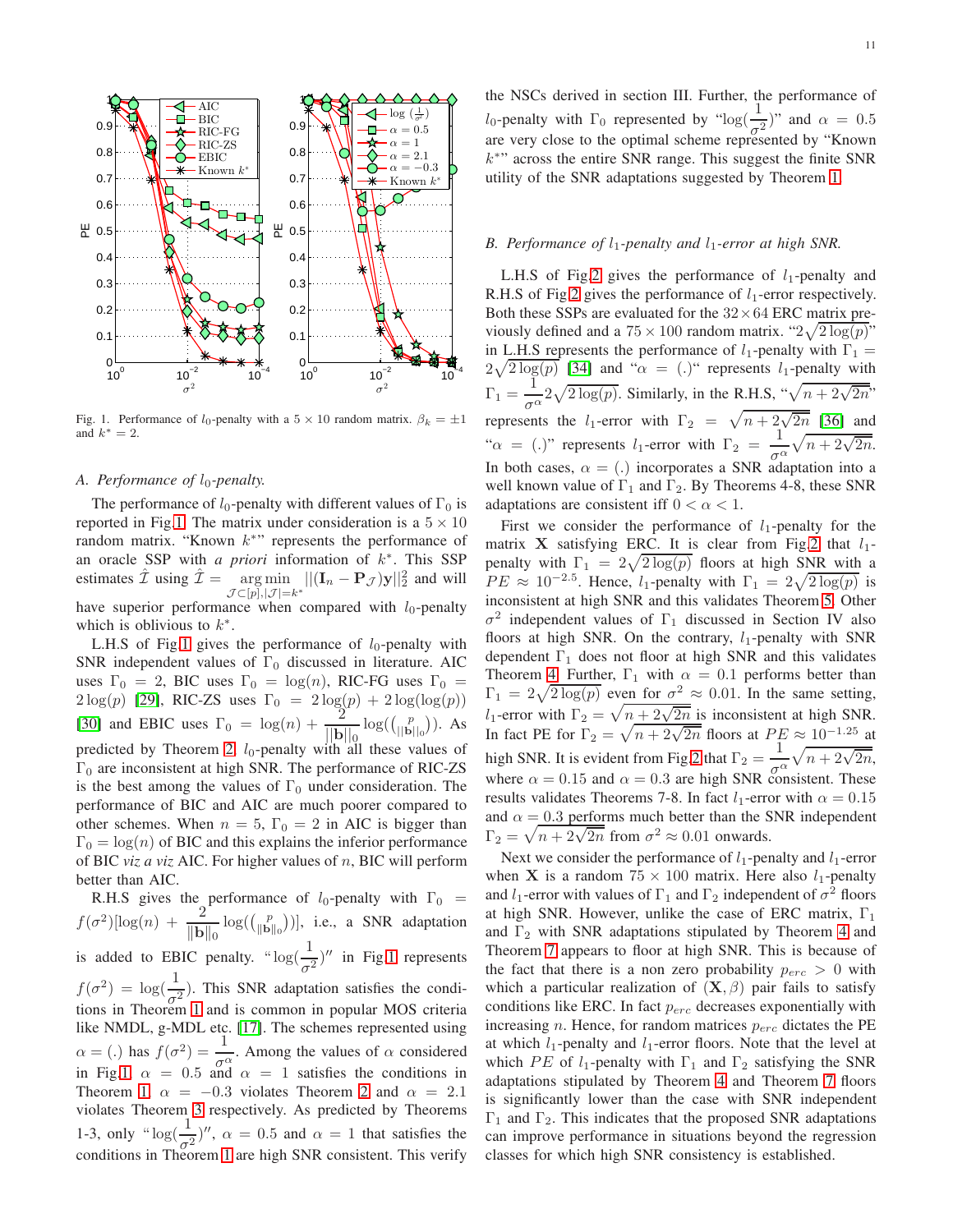

<span id="page-11-0"></span>Fig. 2. Performance of  $l_1$ -penalty and  $l_1$ -error for a 32  $\times$  64 ERC matrix and  $75 \times 100$  random matrix.  $k^* = 3$  and  $\beta_k = \pm 1$ .

# *C. Performance of OMP at high SNR.*

L.H.S of Fig[.3](#page-11-1) presents the performance of OMP with RPSC and R.H.S presents the performance of OMP with RCSC respectively. Both these SSPs are evaluated for the ERC matrix previously defined and a  $75 \times 100$  random matrix. "Known  $k^*$ " represents a hypothetical SSP which runs OMP for exactly  $k^* = 3$  iterations. " $f_n$ " in the L.H.S represents the performance of RPSC with  $\Gamma_4 = \sqrt{n + 2\sqrt{n \log(n)}}$  and " $\alpha$  = (.)" represents the performance of RPSC with  $\Gamma_4$  = 1 σ α  $\sqrt{n + 2\sqrt{n \log(n)}}$ . Similarly, " $f_p$ " in the R.H.S represents the performance of RCSC with  $\Gamma_5 = \sqrt{4 \log(p)}$  and " $\alpha = (.)$ " represents the performance of RCSC with  $\Gamma_5 = \frac{1}{2}$  $rac{1}{\sigma^{\alpha}}\sqrt{4\log(p)}.$  $\Gamma_4 = \sqrt{n + 2\sqrt{n \log(n)}}$  and  $\Gamma_5 = \sqrt{4 \log(p)}$  are suggested in [\[23\]](#page-12-23). " $\alpha = (.)$ " in both cases incorporate a SNR adaptation into these well known stopping parameters. It is clear from the Fig[.3](#page-11-1) that OMP with SC independent of  $\sigma^2$  floors at high SNR for both ERC and random matrices, whereas, the flooring of PE is not present in OMP with SC satisfying Theorems [10](#page-8-1) and [11](#page-8-2) for ERC matrix. For random matrix, the performance of OMP with proposed SNR adaptations floors at a PE level equal to that of OMP with known  $k^*$ . This flooring is also due to the causes explained for  $l_1$ -penalty and  $l_1$ -error.

#### *D. On the choice of SNR adaptations.*

Fig[.4](#page-12-37) presents the effect of signal strength  $|\beta_i|$  and SNR adaptations on the convergence rates of  $l_1$ -penalty and OMP-RPSC. " $f_n$ " represents RPSC with  $\Gamma_4 = \sqrt{n + 2\sqrt{2\log(n)}}$ as before. " $\alpha$  = (.)" represents l<sub>1</sub>-penalty with  $\Gamma_1$ 1  $rac{1}{g^{\alpha}} 2\sqrt{2\log(p)}$  and RPSC with  $\Gamma_4 = \frac{1}{g^{\alpha}}$  $\sigma^{\alpha}$  $\sqrt{n + 2\sqrt{2\log(n)}}$ . By Theorems [4](#page-5-0) and [10,](#page-8-1) the SNR adaptations represented by  $\alpha = (.)$  will be consistent for both l<sub>1</sub>-penalty and RPSC iff  $0 < \alpha < 1$ . However, the deviations from the base tuning parameters (i.e.,  $2\sqrt{2\log(p)}$  and  $\sqrt{n+2\sqrt{2\log(n)}}$ ) will be



<span id="page-11-1"></span>Fig. 3. Performance of OMP with RPSC and RCSC for a  $32 \times 64$  ERC matrix and  $75 \times 100$  random matrix.  $k^* = 3$  and  $\beta_k = \pm 1$ .

more pronounced as  $\alpha$  increases. This will influence the rate at which  $PE$  converges to zero.

At very high SNR, the performance of  $l_1$ -penalty and OMP-RPSC with larger values of  $\alpha$  will be better. This is true for both low and high values of regression coefficients (i.e.,  $\beta_j =$ 0.5 and  $\beta_i = 3$ ). Throughout the moderate to high SNR range, the performance of these algorithms with high values of  $\alpha$  will be poor in comparison with the base tuning parameter when  $|\beta_i|$  is low. In the same SNR and signal strength regime the performance with low values of  $\alpha$  will be better than both base tuning parameter and high value of  $\alpha$ . As the signal strength improves, the performance of these algorithms improves for all values of  $\alpha$ . However, the performance with high values of  $\alpha$ will be much better than the performance with low values of  $\alpha$ when  $|\beta_i|$  is high. Note that the PE with base tuning parameter floors at the same value irrespective of signal strength. The numerical results are in line with the inferences derived from the convergence rate analysis of  $l_1$ -penalty. Similar inferences can be derived from the numerical experiments (not shown) conducted for other CS algorithms considered in this paper.

Note that the very high SNR regime is rarely encountered in practice. Further, a low value of  $\alpha$  will provide a performance atleast as good as the performance of the base parameter in the moderate SNR range irrespective of the signal strength and a progressively improving performance as the SNR or the signal strength improves. Hence, by following the philosophy of minimizing the worst case risk, it will be advisable to choose smaller values of  $\alpha$  like  $\alpha = 0.1$  for practical applications.

#### VII. CONCLUSION

NSCs for the high SNR consistency of CS algorithms like  $l_0$ -penalty,  $l_1$ -penalty,  $l_1$ -error, DS and OMP are derived in this paper. Aforementioned algorithms with the tuning parameters discussed in literature are analytically and numerically shown to be inconsistent at high SNR. Novel tuning parameters for these CS algorithms are derived based on the sufficient conditions and justified using convergence rate analysis. CS